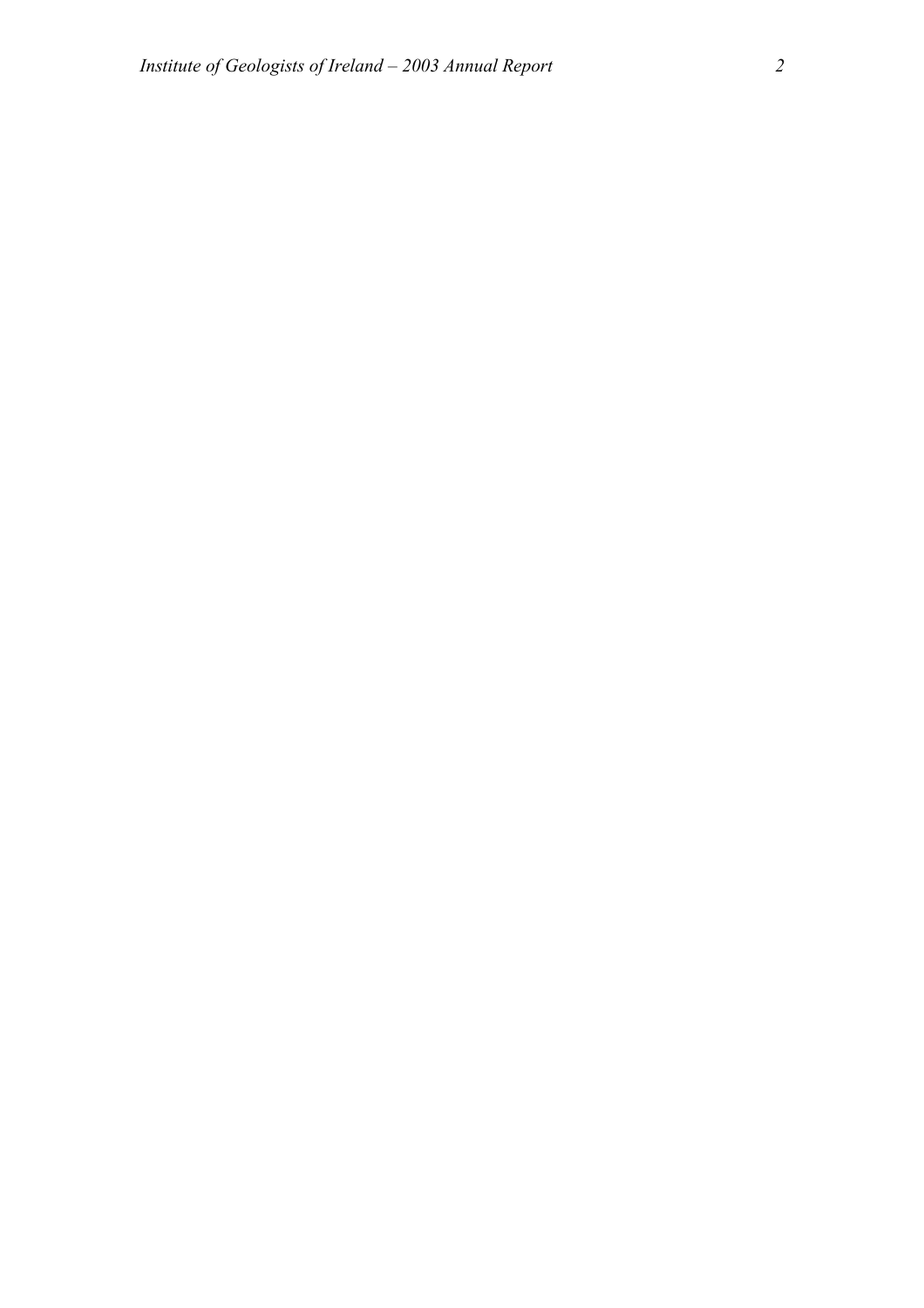## TABLE OF CONTENTS

| 1<br>$\overline{2}$<br>21 |  |
|---------------------------|--|
| 22<br>23<br>3             |  |
| 4                         |  |
|                           |  |
|                           |  |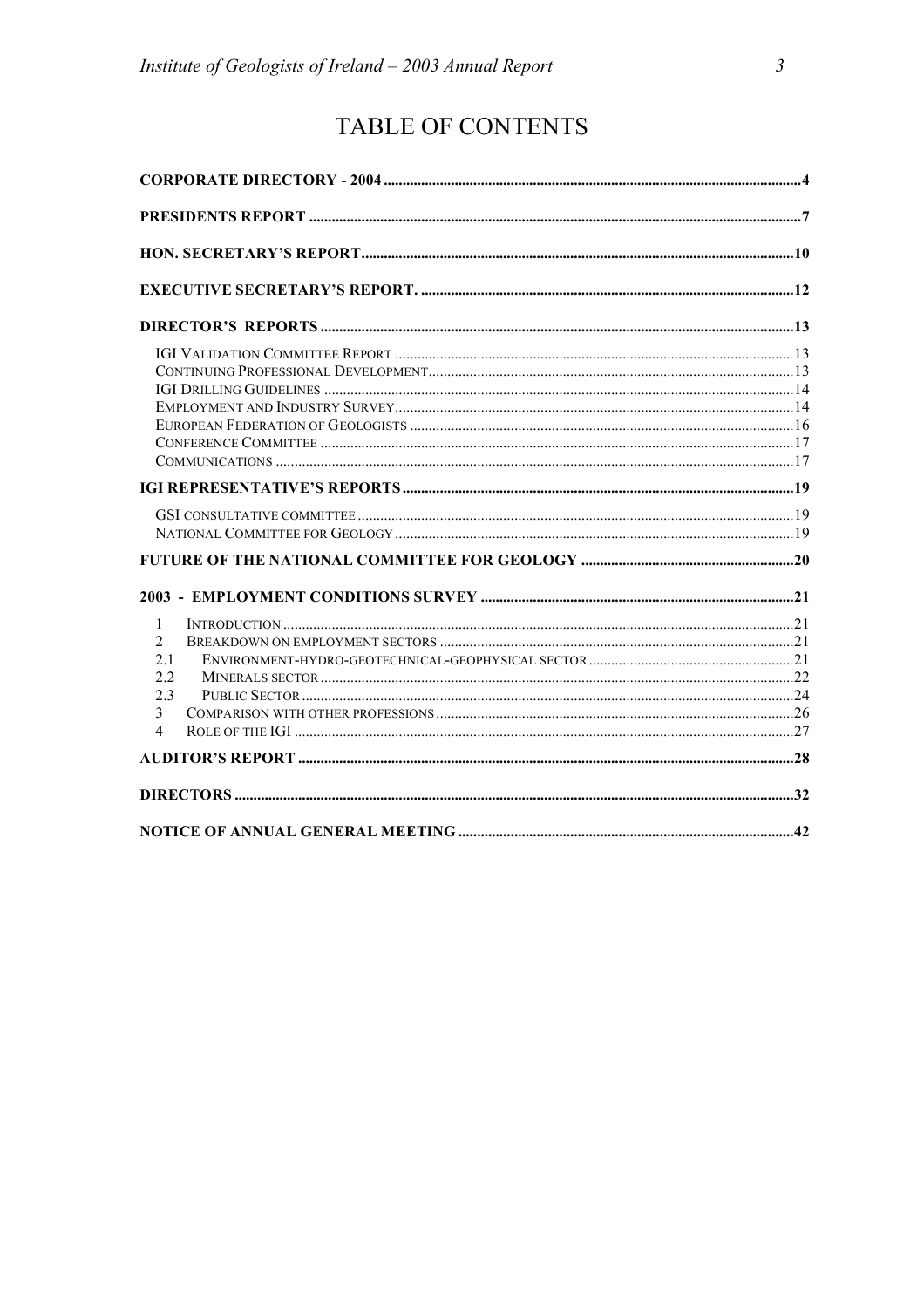## **CORPORATE DIRECTORY - 2004**

### BOARD OF DIRECTORS

| President:              | EurGeol Peter O'Connor PGeo          |
|-------------------------|--------------------------------------|
| Vice-President          | EurGeol Christian Schaffalitzky PGeo |
| Secretary               | EurGeol Teri Hayes PGeo              |
| Treasurer               | EurGeol Gareth Ll Jones PGeo         |
| Non-executive Directors | EurGeol Geoff Wright PGeo            |
|                         | EurGeol Sean Moran PGeo              |
|                         | EurGeol Dr. Robbie Meehan PGeo       |
|                         | EurGeol Dr. John ColthurstPGeo       |
|                         | EurGeol Dr. Stephen Daly PGeo        |
|                         | EurGeol Nick O'Neill PGeo            |
| <b>Observers</b>        | EurGeol Hartmut Krahn PGeo (GAI)     |
|                         | EurGeol Gerry Stanley PGeo (IAEG)    |
|                         | $- (IAH)$                            |
|                         | Lloyd Twomey PGeo (IEI - Geotech)    |
|                         | Dr. Piers Gardiner PGeo (IMQS)       |

### STANDING COMMITTEE MEMBERSHIP

Ballot Committee EurGeol John Colthurst PGeo (Chair) Ethics Committee EurGeol Prof. Ben Kennedy PGeo (Chair) EurGeol Dr. John Ashton PGeo EurGeol Shane O'Neill PGeo CPD Audit Committee EurGeol Prof. Peter Bruck PGeo EurGeol Dr. David Naylor PGeo Disciplinary Committee EurGeol Andy Meldrum PGeo (Chair) EurGeol John Arthurs PGeo EurGeol Dr. Eibhlin Doyle PGeo Nominating Committee EurGeol John Clifford PGeo (Chair) EurGeol Dr. Julian Menuge PGeo EurGeol Donal Daly PGeo Validation Committee EurGeol Dr John Colthurst PGeo (Chair) EurGeol Kevin Cullen PGeo EurGeol Eamon Grennan PGeo EurGeol G V Jones PGeo EurGeol Andy Meldrum PGeo EurGeol Ed Slowey PGeo EurGeol Shane O' Neill PGeo EurGeol Dr Jonathan Derham PGeo EurGeol Hartmut Krahn PGeo EurGeol Martin Davies PGeo EurGeol Eugene Daly PGeo EurGeol Dr John Walsh PGeo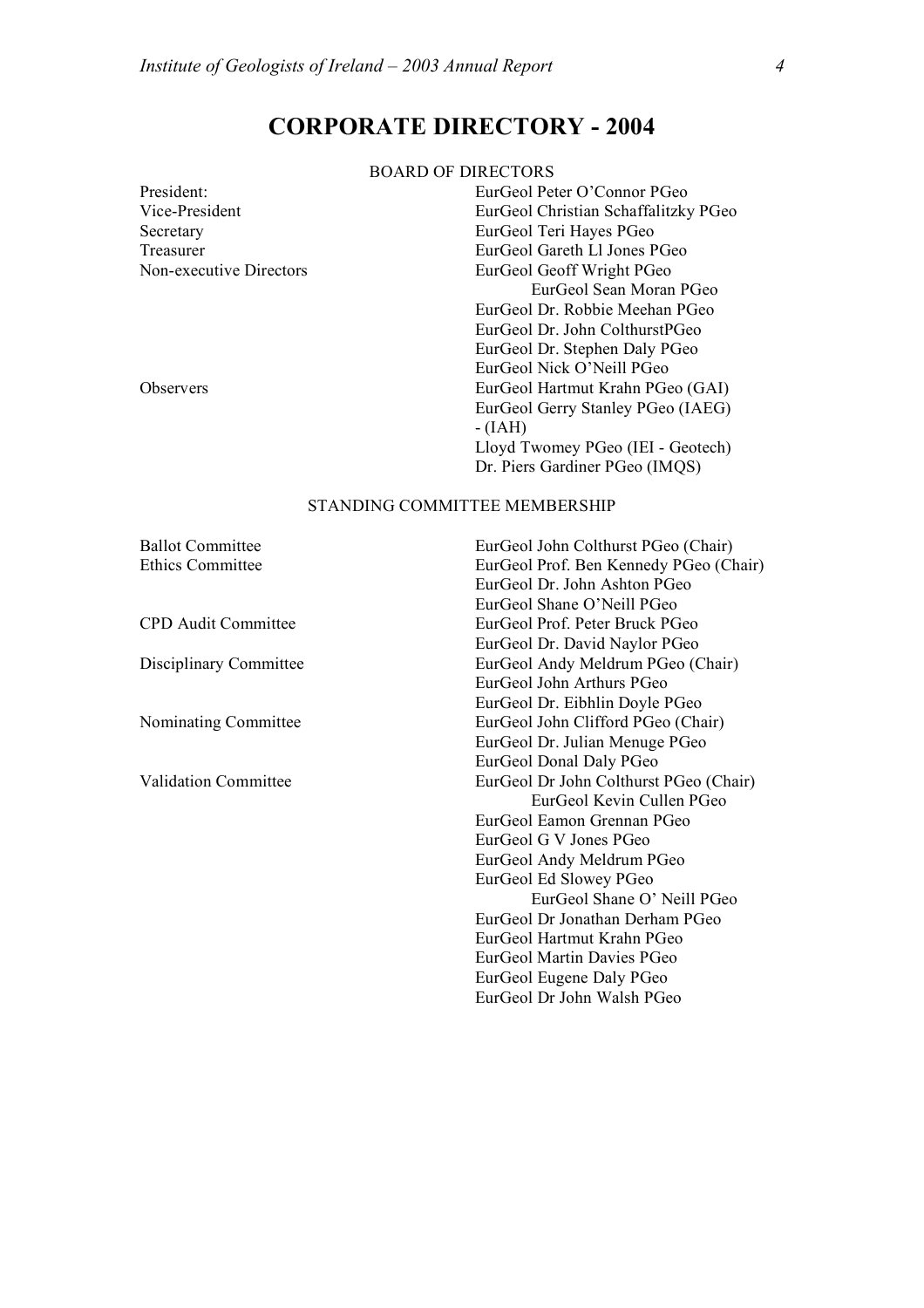EurGeol Michael Boland PGeo

### SECRETARIAL ASSISTANT

Mrs. Susan Pyne

### ACCOUNTS

Mrs. Ethel Stringer

### REPRESENTATIVES ON OTHER BODIES

European Federation of Geologists EurGeol Gareth Ll Jones PGeo

EFG CPD Working Group EurGeol Dr. Julian Menuge PGeo EFG Disciplinary Committee EurGeol Christian Schaffalitzky PGeo EFG International Licensed Body EurGeol Dr. Jonathan Derham PGeo Geological Survey Consultative Committee EurGeol Andy Bowden PGeo National Committee for Geology EurGeol Dr. Julian Menuge PGeo GSI National Landslide Working Group EurGeol Nick O' Neill PGeo

EurGeol John Clifford PGeo

### BOARD RESPONSIBILITIES

Administration Teri Hayes Continuing Professional Development Sean Moran Communications Stephen Daly Courses Nick O'Neill Drilling Guidelines Geoff Wright European Federation of Geologists Gareth Ll. Jones & John Clifford

Finance Gareth Jones Strategic Relations Gareth Jones Validation John Colthurst

### OTHER MEMBERS INVOLVED ON WORKING GROUPS

EurGeol Becci Cantrell PGeo Drilling Guidelines EurGeol Kevin Cullen PGeo Conference EurGeol Martin Davies PGeo Conference EurGeol Dr. Mark Holdstock PGeo Drilling Guidelines EurGeol Margaret Keegan PGeo Drilling Guidelines EurGeol Dr. Robert Meehan PGeo<br>
Employment & Industry Survey<br>
EurGeol Sean Moran PGeo<br>
Prilling Guidelines/Conference EurGeol Dr. Pat O'Connor PGeo Conference EurGeol Nick O'Neill PGeo Conference EurGeol Shane O'Neill PGeo Drilling Guidelines/Conference EurGeol Dr. Ronnie Creighton PGeo Conference EurGeol John Pyne PGeo Drilling Guidelines

Drilling Guidelines/Conference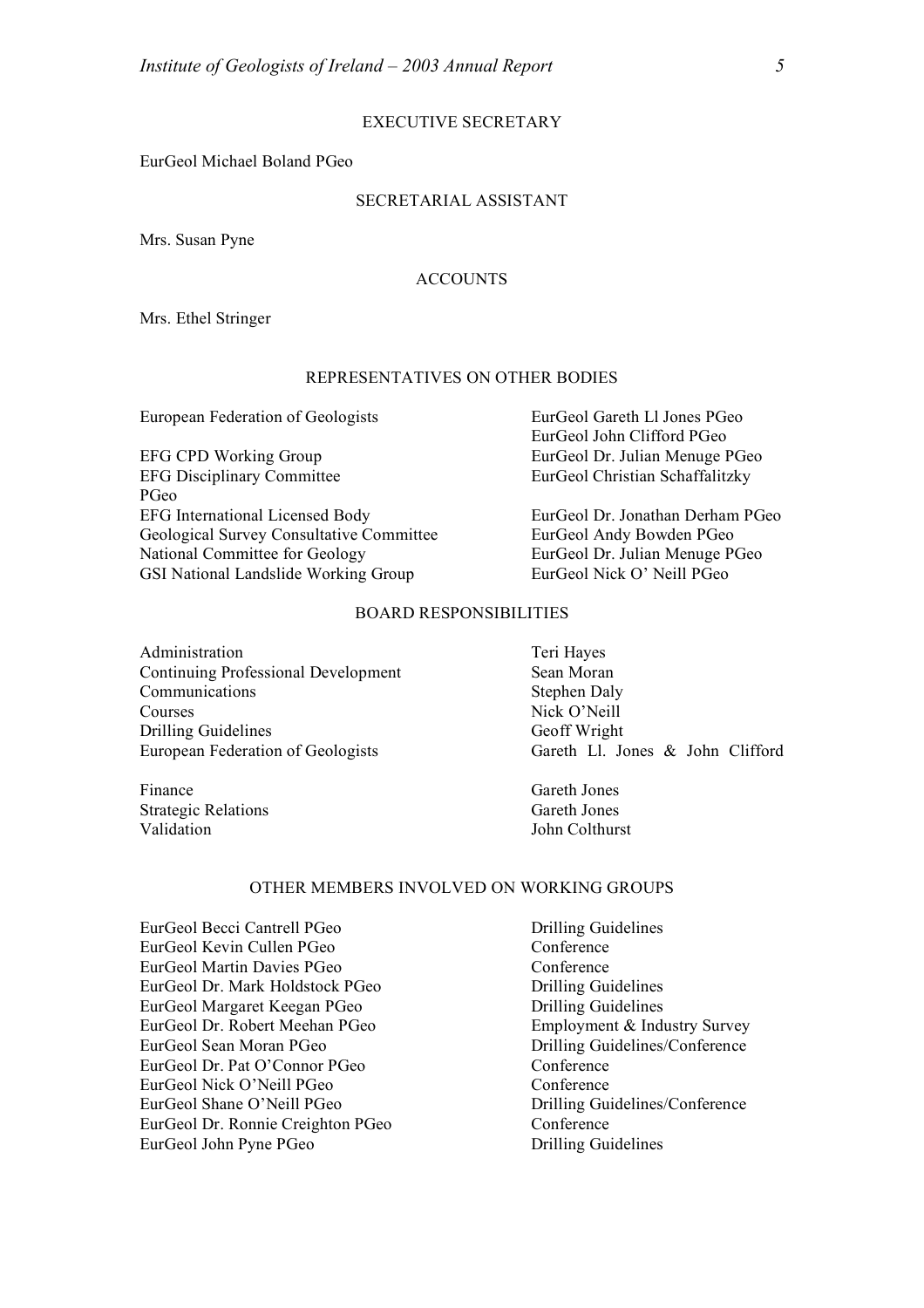### NON-MEMBERS INVOLVED ON WORKING GROUPS

David Ball Drilling Guideline

Padraig Briody Drilling Guidelines Turlough Johnston Drilling Guidelines Turlough Johnston EFG Geotech WG representative

### BODIES WITH RECIPROCAL LINKS AND/OR CO-OPERATION AGREEMENTS

American Institute of Professional Geologists Canadian Council for Professional Geoscientists The Geological Society of London

### SPONSORING BODIES

Geophysical Association of Ireland Geotechnical Society of the Institution of Engineers of Ireland Irish Association for Economic Geology International Association of Hydrogeologists (Irish Group) Irish Mining and Quarrying Society

### AUDITORS

Casey McGrath & Associates

### BANKERS

Bank of Ireland, College Green, Dublin

### REGISTERED OFFICE

14 Upper Fitzwilliam Street Dublin 2

### COMPANY NUMBER

31440

### CHARITY NUMBER

CHY 13580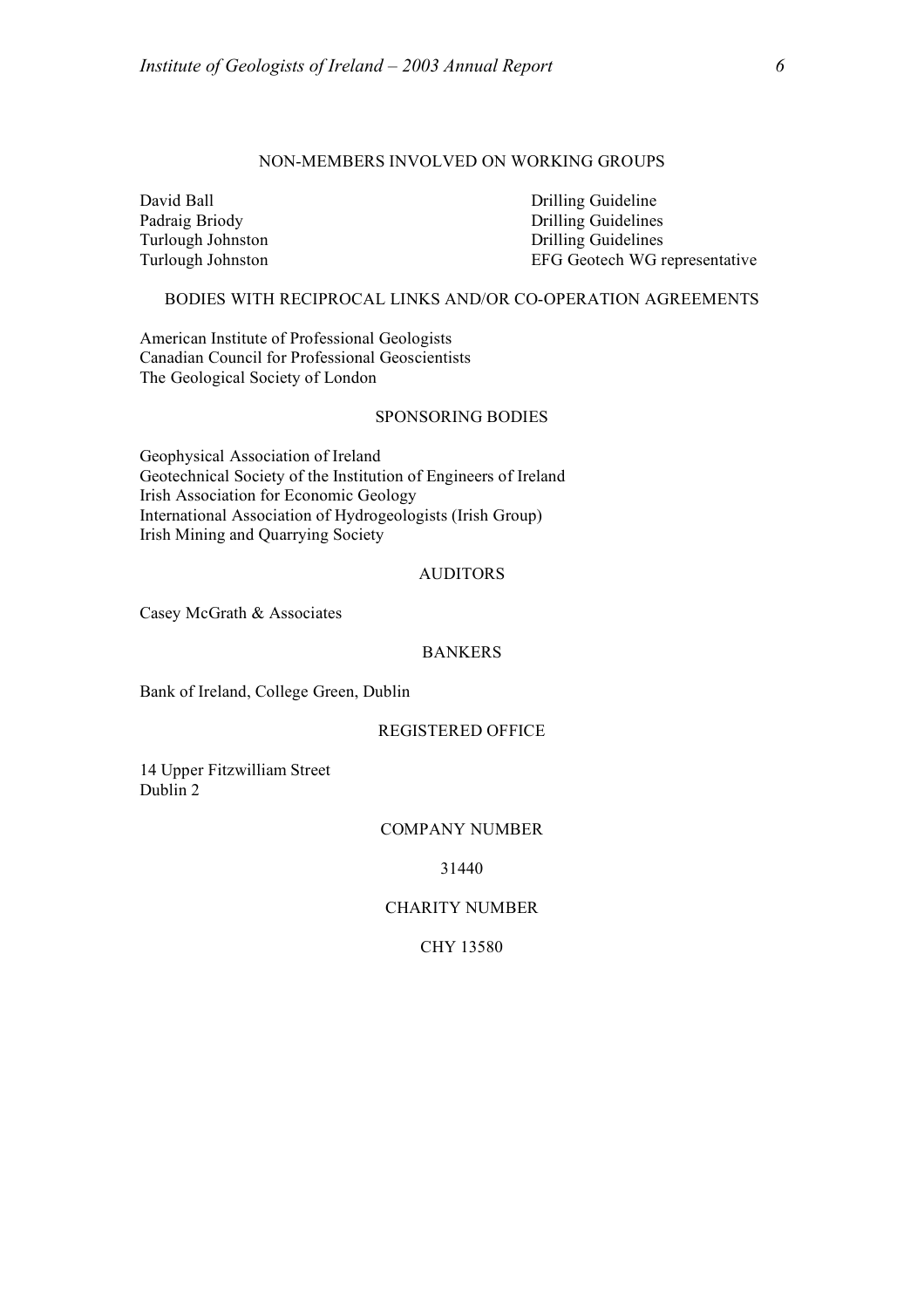## **PRESIDENTS REPORT**

It is now 5 years since the formation of the Institute of Geologists of Ireland. In this time it has made substantial progress towards achieving it aims of promoting the science and profession of geology, and increasing the awareness of role of geology and geologists in society. It has recently elected its  $148<sup>th</sup>$  professional member and 2003 saw the appointment of a part-time executive secretary. A program of training courses is being provided and developed, and a successful annual conference and workshop were organized. Reciprocal arrangements with other professional societies and recognition of the PGeo certification have been extended. However much work remains to be done to consolidate the financial basis of the IGI, in developing opportunities for geoscience and geoscientists, and to increase standards of professional expertise and competence.

In April 2003, EurGeol Michael Boland PGeo was appointed to the position of part-time salaried executive secretary to the IGI. Along with Susan Pyne, our administrative assistant and Ethel Stringer, our bookeeper, this has increased the number of part–time staff to three. These staffing levels will facilitate the transformation of the IGI from a voluntary organization to a professional organization providing a range of services for its members in line with the strategy outlined in the 5-year plan for 2002-2006. There are significant challenges involved in achieving the levels of membership and income necessary to sustain this transformation but the financial results from 2003 attached to this annual report show that we have met and exceeded the targets of turnover and margin so far.

Active membership levels are somewhat below the target of 160 for 2004. However the completion of revised procedures for processing and validation of applications will now allow us to focus on increasing membership levels and a target membership of 180 professional members has been set for the end of 2004.

Members involved in exploration and mining fields still make up the largest component of the IGI membership. The past number of years have been difficult for those involved in this sector and recent growth in membership has come chiefly from the areas of engineering and environmental geoscience. It is hoped that recent increases in base metals prices will be sustained and that they signal a period of increased activity in the mining sector.

The ending of the period of sponsorship from our founder sponsor means that additional income will have to be generated from increased membership, from extending the range of courses, conferences and workshops, and from developing sales and advertising revenue. On behalf of the IGI I would like to thank our sponsoring bodies for their input and financial contributions over the last 4 years, and I look forward to their continued co-operation and support.

The operation of the IGI would not be possible without the continued high level of voluntary input at board level and in the various working groups and sub-committees. A large proportion of members contribute to the day-to-day running of the Institute. New members are encouraged to volunteer for service in order that this tradition of voluntary may be continued.

Much has been achieved in the area of recognition of the IGI professional qualification in international mining and exploration. In May 2003 the Australian Stock Exchange ("ASX"), acting on advice from the Australasian Joint Ore Reserves Committee ("JORC") agreed to recognise the IGI as a body to which Competent Persons may belong for the purpose of reporting to the ASX. This complements the value of the PGeo title within the natural resource sector along with its recognition by the Canadian Securities Administrators as evidence of competency within the context of National Instrument 43-101.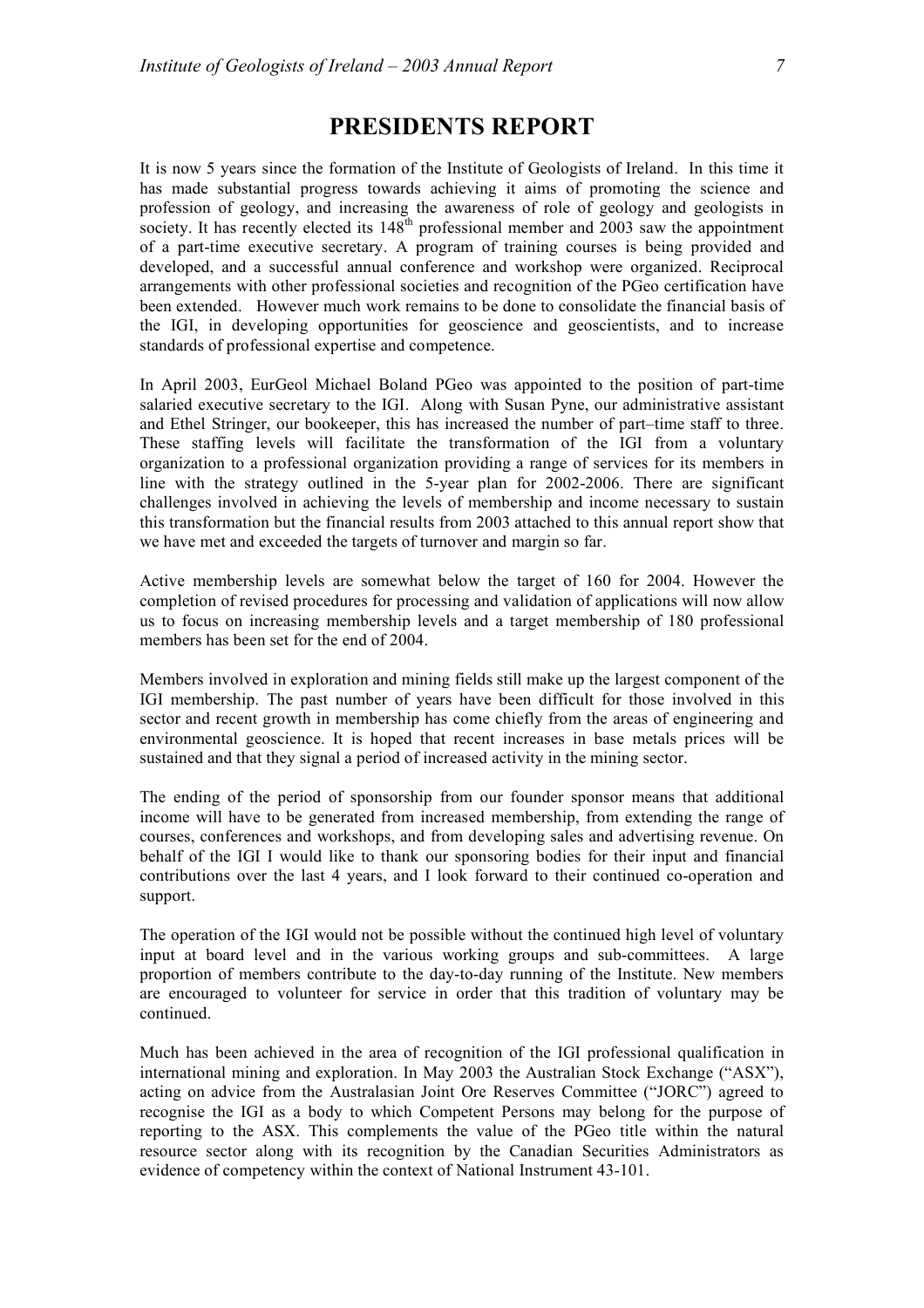The IGI now represents Ireland on the Combined Reserves International Reporting Standards Committee, (CRIRSCO) which is working on extending the international reciprocal recognition protocols for Competent/Qualified Persons. John Clifford has also been recently nominated as the CRIRSCO delegate to the UN-ECE Working Group on Resources and Reserves. I would like to highlight the contribution that John Clifford has made in achieving these recognitions for the IGI and PGeo title in the mining and exploration sector .

A reciprocal agreement has been made with the Canadian Council for Professional Geoscientists (CCPG) similar to those existing with the AIPG and Geological Society.

Increasing the profile of geology and highlighting its relevance to society is a core objective of the IGI. In 2003, the IGI took the lead in organising a major one-day conference on "Land Use and Spatial Planning in Ireland" and another conference on 'Geohazards – Ireland at risk' is currently being organised for October 2004. Our co-sponsors for both conferences are the Geological Survey of Ireland and the Geological Survey of Northern Ireland and I would like to thank them for their continued support in this and other matters.

The booklet "Geology in Environmental Impact Statements – a Guide" was published in September 2002 and a very successful Workshop Meeting to discuss the use of this document was held in Wexford in June 2003 in co-operation with the Environmental Protection Agency. The attendance included geoscientists, planners, regulators, Local Government representatives, consultants and representatives of Government Departments and Agencies. A workshop on Environmental and Planning Legislation relevant to Geoscientists is being held on the day of our 2004 AGM.

In 2003, the  $500<sup>th</sup>$  EuroGeol was elected under the new licensing system and the honour went to an Irish exploration geologist, Kieran Harrington. The total number of Irish EurGeols now stands at 118. The IGI is represented at the European Federation of Geologists delegates John Clifford and Gareth L Jones.

In line with our international obligations and to ensure that the PGeo professional qualification meets the highest recognised standards, annual CPD returns are compulsory for our members. Six members failed to submit returns for 2003 and these have either resigned or have been delisted. A sample of the 2003 returns have been subject to audit.

A number of courses were organized throughout the year including report writing, safety and soils description for engineering works. An ongoing program of courses will continue to be run at venues throughout the country to meet the training and professional development needs of members. This program will include technical courses on specific areas of geoscience where a need for standardization and upgrading of core competencies has been identified.

One of the objectives of the IGI is to promote a positive image of geology in the media and 2003 saw IGI representatives interviewed for the first time on TV & Radio regarding topical geological issues. All major news media have been notified of the availability, through the IGI, of expert spokespersons on topical geology related issues. An updated membership directory for 2004 has been circulated to all potential users of geological information and services.

The IGI is currently carrying out a survey of the historic employment distribution of graduates, the existing supply and suitability of graduates, industry demands, and available courses and funding. This survey is being undertaken in co-operation with industry and teaching partners and will provide information on the existing and future requirements of the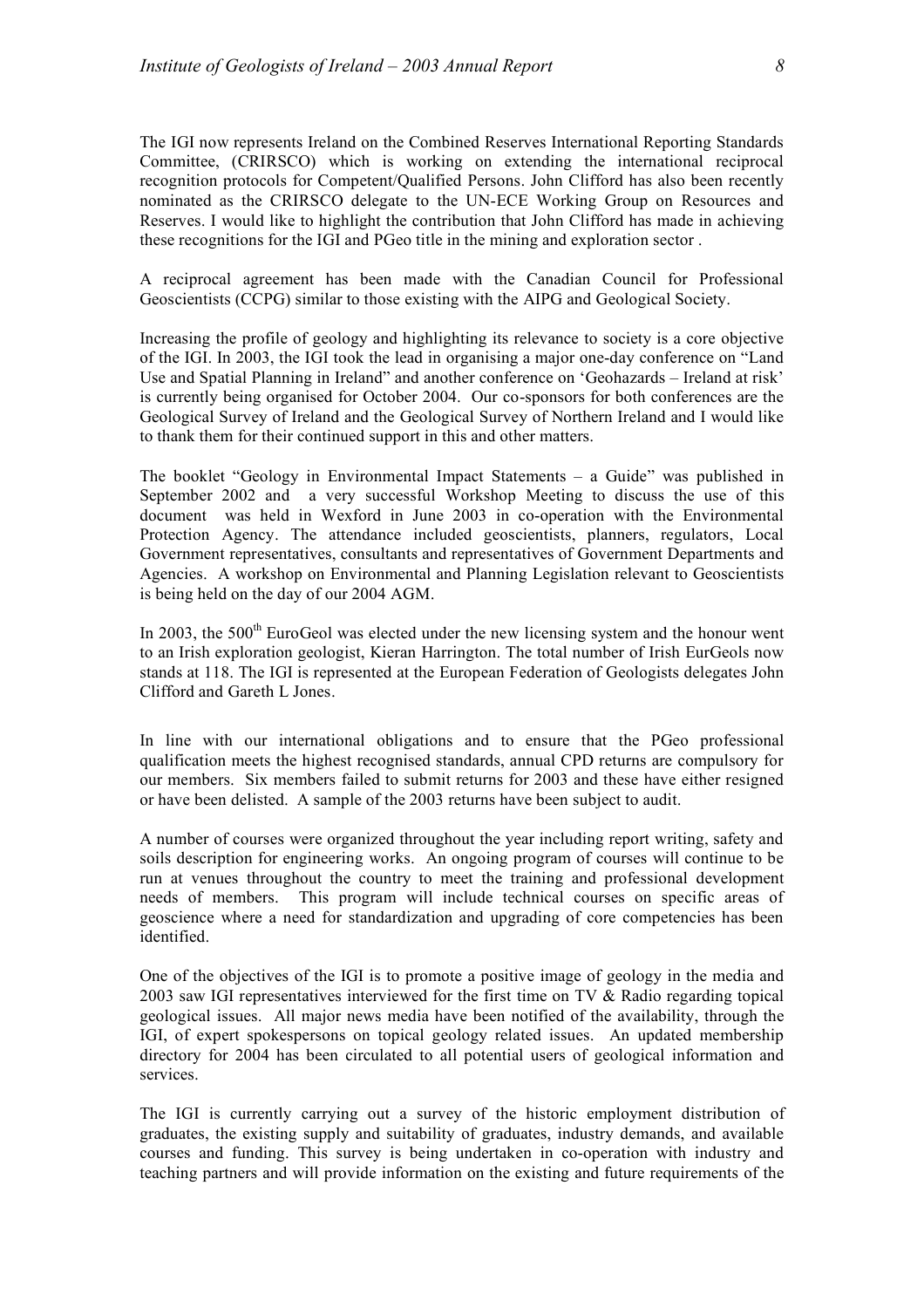industry. Interim results on the results of the Industry Survey will be presented at the 2004 AGM.

The results of an employment conditions survey are included in this annual report. It shows that in general, the pay-levels and charge-out rates of geologists are still at the lower end of the range for comparable professions. It is hoped that the ongoing work of the IGI in promoting the role and value of geoscience, and in encouraging members to increase the standard of their professional skills will help redress this imbalance over time.

Contacts have been initiated with the Association of County Managers and with the National Roads Authority in order to further promote recognition of the PGeo qualification. It is planned to build on this and similar contacts in order to promote the long-term objective of statutory recognition of the IGI as the certifying body for professional geoscientists in Ireland.

In conclusion, I would like to thank my fellow Board Members, those involved on the different committees and working groups, and the IGI office staff for their work, support and assistance over the past year. The assistance of Professor Kennedy and the Geology Department of UCD is gratefully acknowledged for providing continued access to office facilities.

EurGeol Peter O' Connor PGeo President April 2004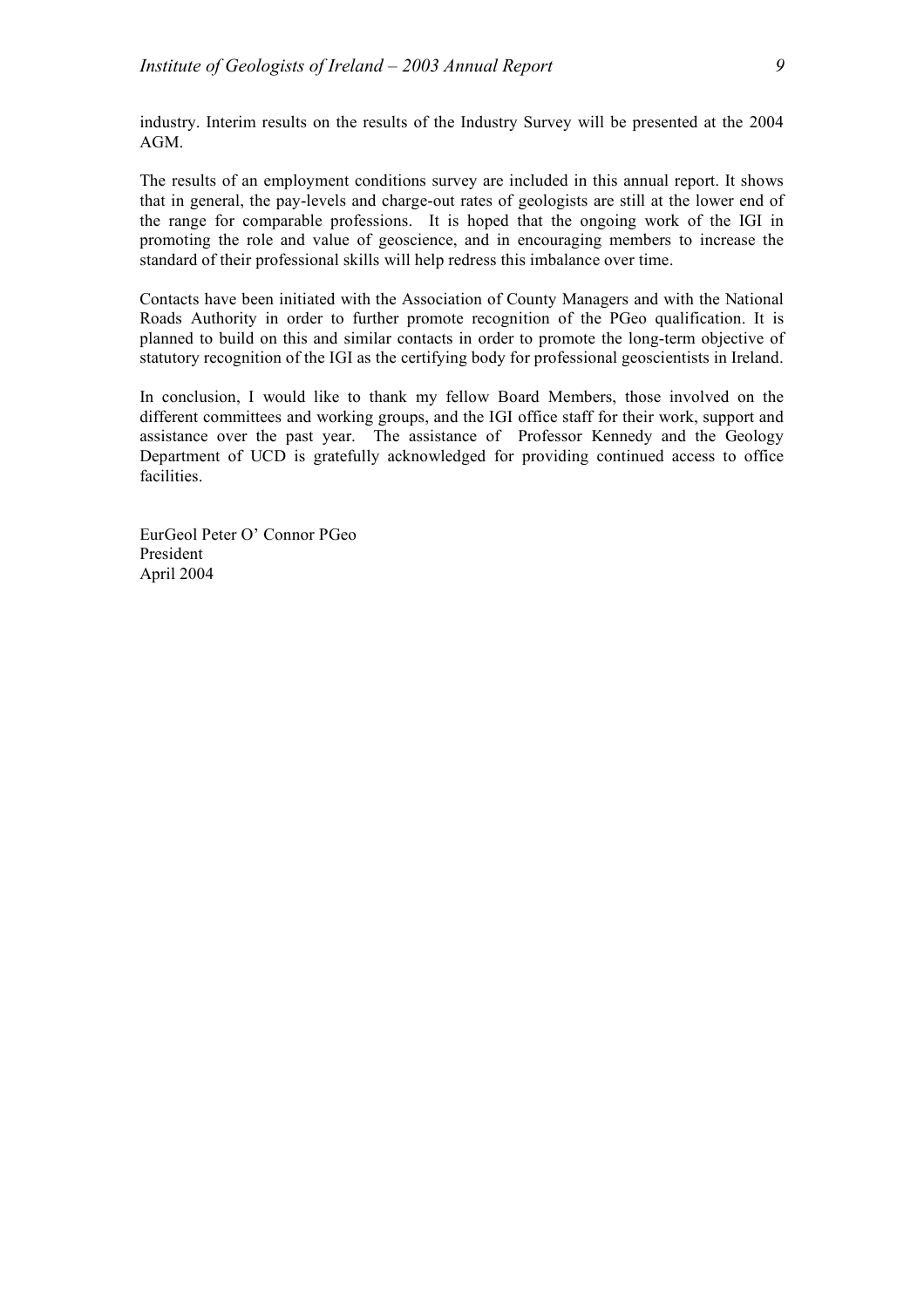## **HON. SECRETARY'S REPORT**

The 2003 Annual General Meeting of the IGI was held on the  $15<sup>th</sup>$  May 2003 in UCD and was attended by 21 members. The Minutes of this meeting have been distributed separately.

The Board met 10 times in 2003/2004 since the 2003 AGM. The attendance of directors at the meetings was good and in general directors who could not attend forwarded updated reports on their area of responsibility to the meetings.

|                                      | No. of meetings | Attended |
|--------------------------------------|-----------------|----------|
| EurGeol Peter O'Connor PGeo          | 10              | 10       |
| EurGeol Christian Schaffalitzky PGeo | 10              |          |
| EurGeol Teri Hayes PGeo              | 10              | 5        |
| EurGeol Gareth Ll Jones PGeo         | 10              | 10       |
| EurGeol John Colthurst PGeo          | 10              |          |
| EurGeol Stephen Daly PGeo            | 10              |          |
| EurGeol Robbie Meehan PGeo           | 10              | 6        |
| EurGeol Sean Moran PGeo              | 10              | 3        |
| EurGeol Nick O'Neill<br>PGeo         | 10              | 2        |
| EurGeol Geoff Wright PGeo            | 10              |          |

There were no meetings during the year of the Ethics or Disciplinary Committees.

There are currently 134 Professional Members of the Institute, 10 Members-in-Training, and 1 Associate Member. A new feature this year was the introduction of membership cards. The new Professional Members who joined the Institute during the year are:

> Ms Victoria Conlon PGeo No. 137 EurGeol Dan Deeny PGeo No. 138 EurGeol Davide Gallazzi PGeo No. 139 EurGeol Kieran Harrington PGeo No. 140 EurGeol Gareth Leech PGeo No. 141 EurGeol Graham Reid PGeo No. 142 EurGeol Vaughan Williams PGeo No. 143 Dr. Anthony Beese PGeo No. 144 EurGeol Morgan Burke PGeo No. 145 EurGeol Tom Davitt PGeo No. 146 EurGeol Paul McDermott PGeo No. 147 Dr Orla Dardis PGeo No. 148

A total of 13 PGeos were awarded the title of European Geologist (EurGeol) by the European Federation of Geologists in 2003/2004. This brought the total of Irish EurGeols to 118. Kieran Harrington PGeo No. 140 became the  $500<sup>th</sup>$  EurGeol when he was awarded the title.

The breakdown on the members' main field of experience / employment during 2003 comprises:

> Education 17 Engineering Geology 6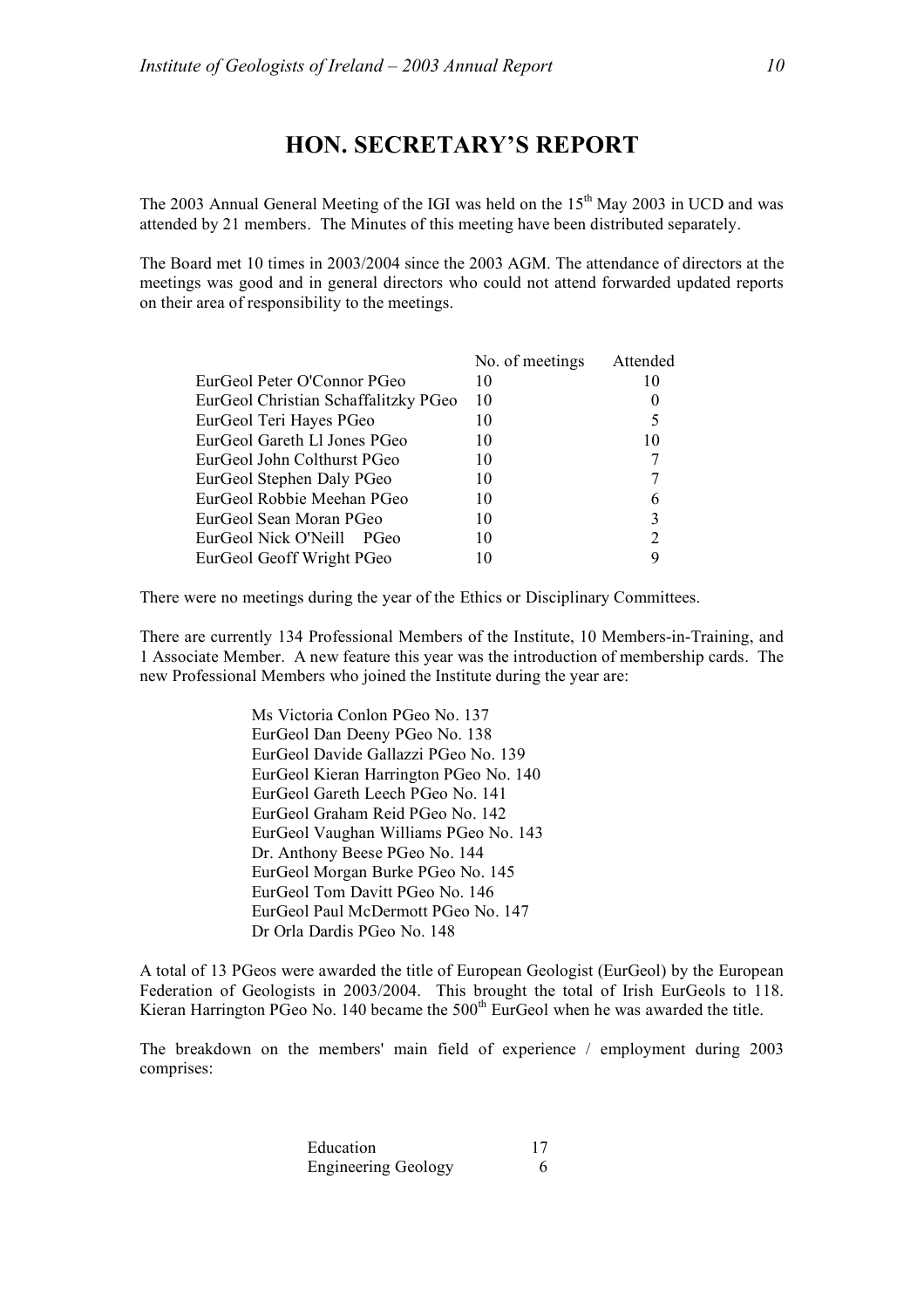| <b>Environmental Geology</b> | 27          |
|------------------------------|-------------|
| Geochemistry                 | 4           |
| <b>Geological Computing</b>  |             |
| Geology                      | 4           |
| Geophysics                   | 8           |
| <b>Hydrocarbon Sector</b>    | 6           |
| Hydrogeology                 | 12          |
| <b>Industrial Minerals</b>   | 2           |
| Management                   | $\varsigma$ |
| Mining/exploration           | 43          |
| Palaeontology                |             |
| Quaternary Geology           | 2           |
| <b>Structural Geology</b>    | 3           |

Note: Each Professional Member may have up to three main fields of experience and the figures above are based on the main area of activity that Members were engaged in during 2003.

During the year, additional progress was made in the area of reciprocal recognition with other professional bodies and institutions. Following the reciprocal recognition agreements with the American Institute of Professional Geologists (AIPG), the Canadian Council of Professional Geoscientists (CCPG) and the Geological Society of London (GSL), the Australian Stock Exchange (ASX) agreed to recognize the IGI as a professional body to which Competent Persons may belong for the purpose of reporting to the ASX.

EurGeol Teri Hayes PGeo Hon. Secretary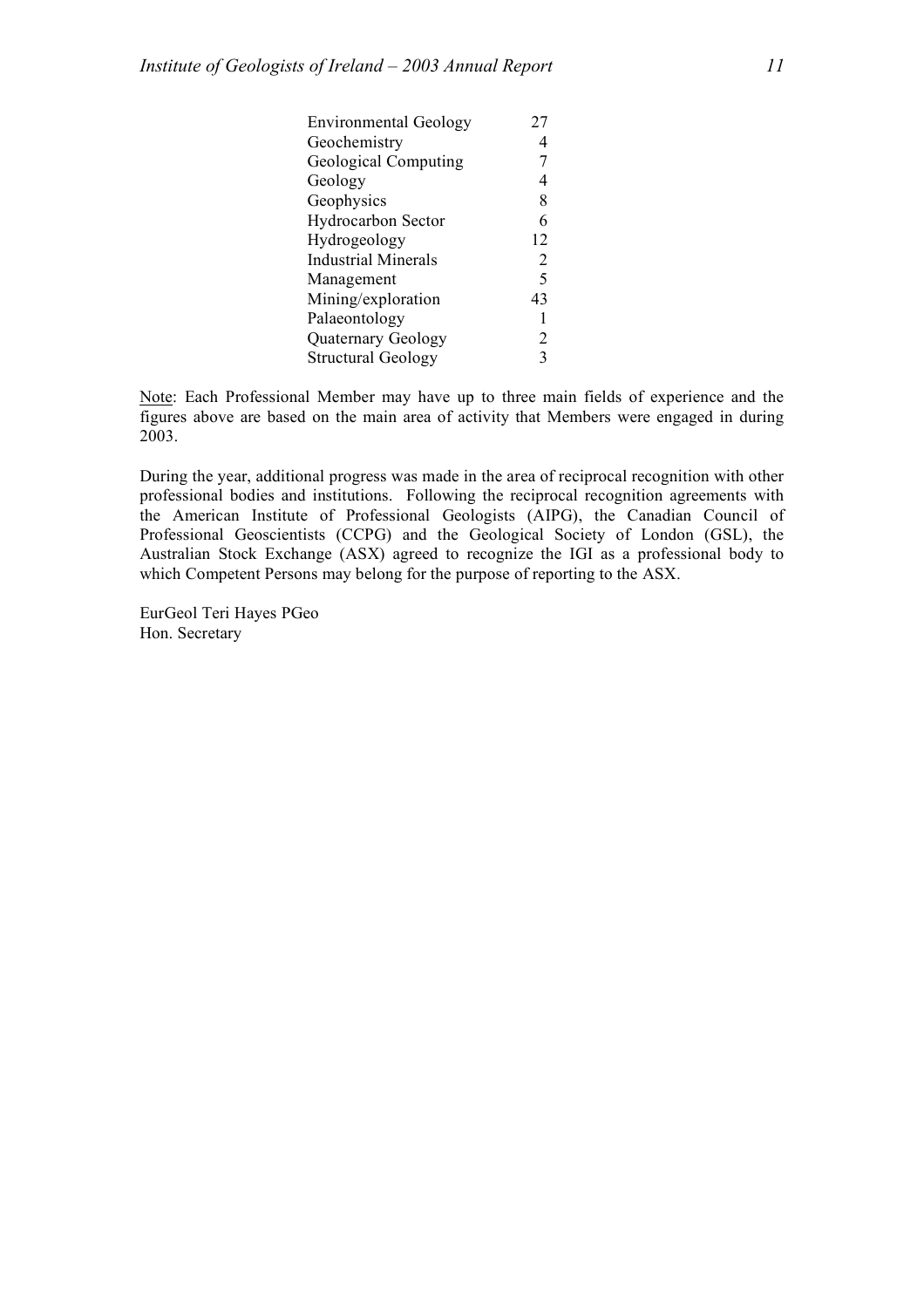## **EXECUTIVE SECRETARY'S REPORT.**

In April 2003, the IGI progressed the development of the Institute by the appointment of a part-time executive secretary. The appointment was one of the objectives of the 2002 fiveyear strategic plan and was designed to improve the administration of the Institute and the promotion of the role of the professional geologist.

During the year, much of work focused on improving the organisation and administration of the IGI. This included the more efficient processing of applications for membership, improving communications with members, responding to issues of concern to members and the profession, and increasing the income to the Institute by organising a workshop and oneday training courses. A questionnaire on employment conditions and salaries was circulated to members and the results are reported with this Annual Report. The views of the members were also sought with regards to courses that they wished the IGI to organise.

Part of the strategy during the year was to increase the profile of the IGI and our profession in Ireland. These activities included such actions as circulating details of courses and workshops to county councils and environmental and engineering companies that do not currently employ IGI members. Contact was established with print, radio and TV journalists and the IGI provided two participants to radio and TV interviews. The conference, workshop and courses were not confined to Dublin and venues used during the year included Kildare, Wexford and Cork.

Five one-day courses were run during the year and comprised two SafePass Courses, two BS5930 Courses and a Mapinfo-GIS Course for beginners. These were attended by 97 people, 29% of whom were members, 28% were from sponsoring bodies and 43% were nonmembers. 96 people attended the EIS Workshop on the IGI published guidelines to improve the geology content of EISs. This was held in the EPA headquarters in Wexford and was attended by 96 people, 30% of whom were employed by county councils. Much of the credit for the success of this workshop is due to the contribution and assistance given by EurGeol Dr Jonathan Derham PGeo and the Directors and staff of the EPA. A second workshop on elements of environmental and planning legislation is being organized and will be held on the  $13^{th}$  May 2004.

The workings of the Institute are only in the early stages of its development but it needs to expand its membership base, income sources and its range of services to members. These are the issues that will be the main focus of the office of executive secretary during the next year.

EurGeol Michael Boland PGeo Executive Secretary IGI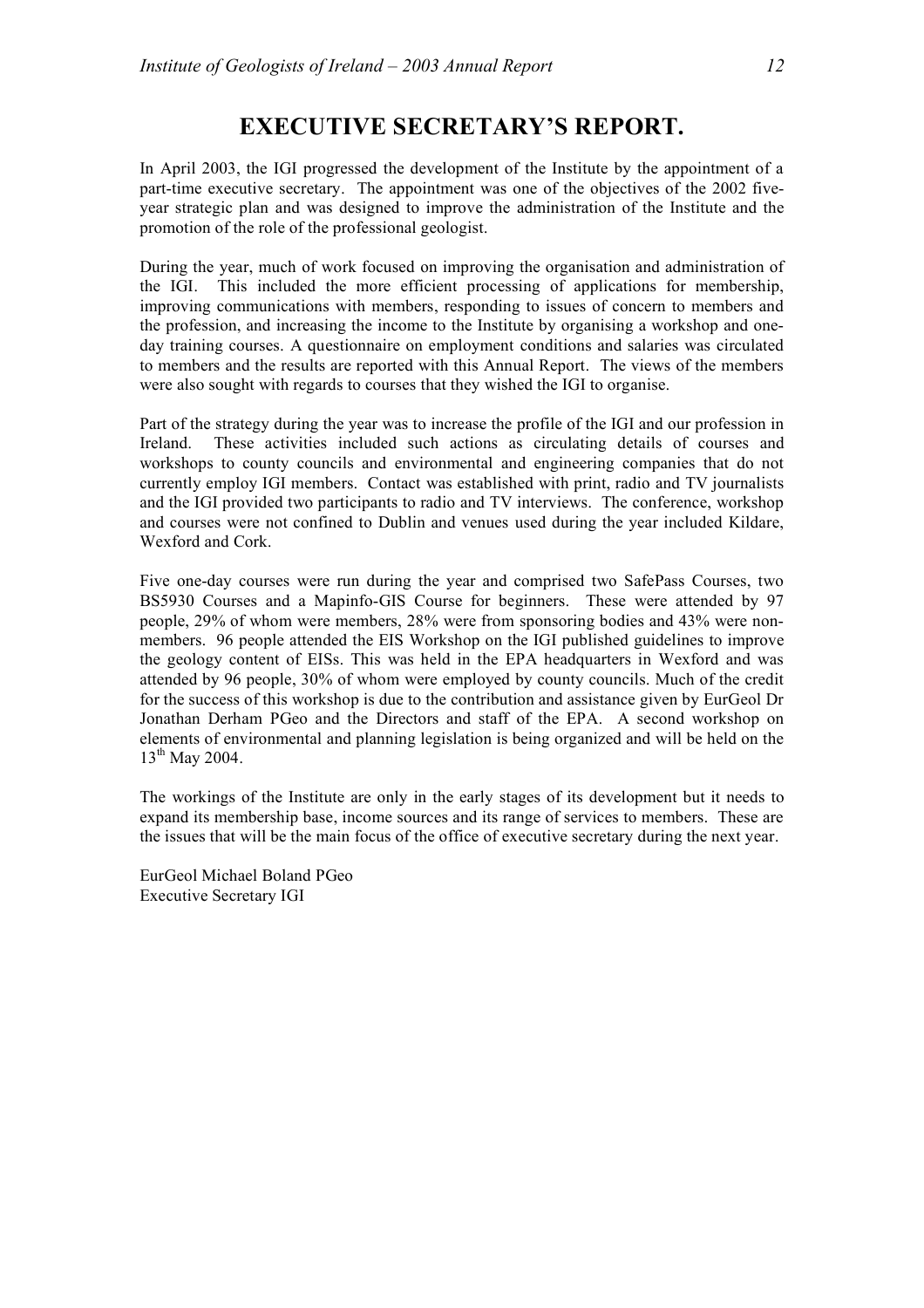## **DIRECTOR'S REPORTS**

### **IGI VALIDATION COMMITTEE REPORT**

The Validation Committee is the IGI sub-committee with responsibility for assessing and validating new applicants for membership of the IGI. At present John Colthurst chairs the Validation Committee.

When potential new members seek to join the IGI they submit their application forms and the accompanying documentation to the IGI office which insures that all of the required paperwork is complete and in order. This paperwork is then passed on to the Validation Committee who arrange an interview with the candidate as quickly as possible. The interview panel consists of three IGI members in good standing, at least one of whom is an expert in the main field of work of the applicant, and one of whom is a member of the Validation Committee.

In the last year twelve validation interviews took place and all of the candidates were found to be qualified for membership. As a result the following were elected to membership of the IGI :- Anthony Beese, Kieran Harrington, David Gallazi, Victoria Conlon, Daniel Deeny, Gareth Leech, Graham Reid, Morgan Burke, Vaughan Williams, Tom Davitt, Paul McDermott and Orla Dardis.

The Validation Committee also recommended that four applicants for Member in Training be accepted and the IGI ratified these.

Validation interviews were held at various locations in Dublin and also in Cork, Naas and at Lisheen Mine. The IGI wishes to thank everyone who served on an interview panel and also the organisations and companies who allowed the use of the facilities for the interviews.

EurGeol John Colthurst PGeo, 05/03/2004

### **CONTINUING PROFESSIONAL DEVELOPMENT**

Continuing Professional Development (CPD) is the systematic maintenance, improvement and broadening of knowledge and skill and the development of personal qualities necessary for the execution of professional and technical duties throughout the practitioners working life (Geological Society 1998).

To maintain the competitiveness of geoscientists it is imperative that IGI members stay up to date in their areas of expertise. CPD provides the membership with the opportunity to focus on achieving goals and maintaining high standards and thereby promoting the work of geoscientists in the business and academic world at large.

While most members have returned CPD forms for the year 2002 in the required timeframe (in 2003) there remain a significant number of members who have not complied with this requirement of membership of IGI. All members with outstanding returns for 2002 are urged to submit returns immediately.

The Institute of Geologists of Ireland (IGI) has developed a CPD system based on an ongoing appraisal and assessment cycle over a three year period for individual members of the Institute.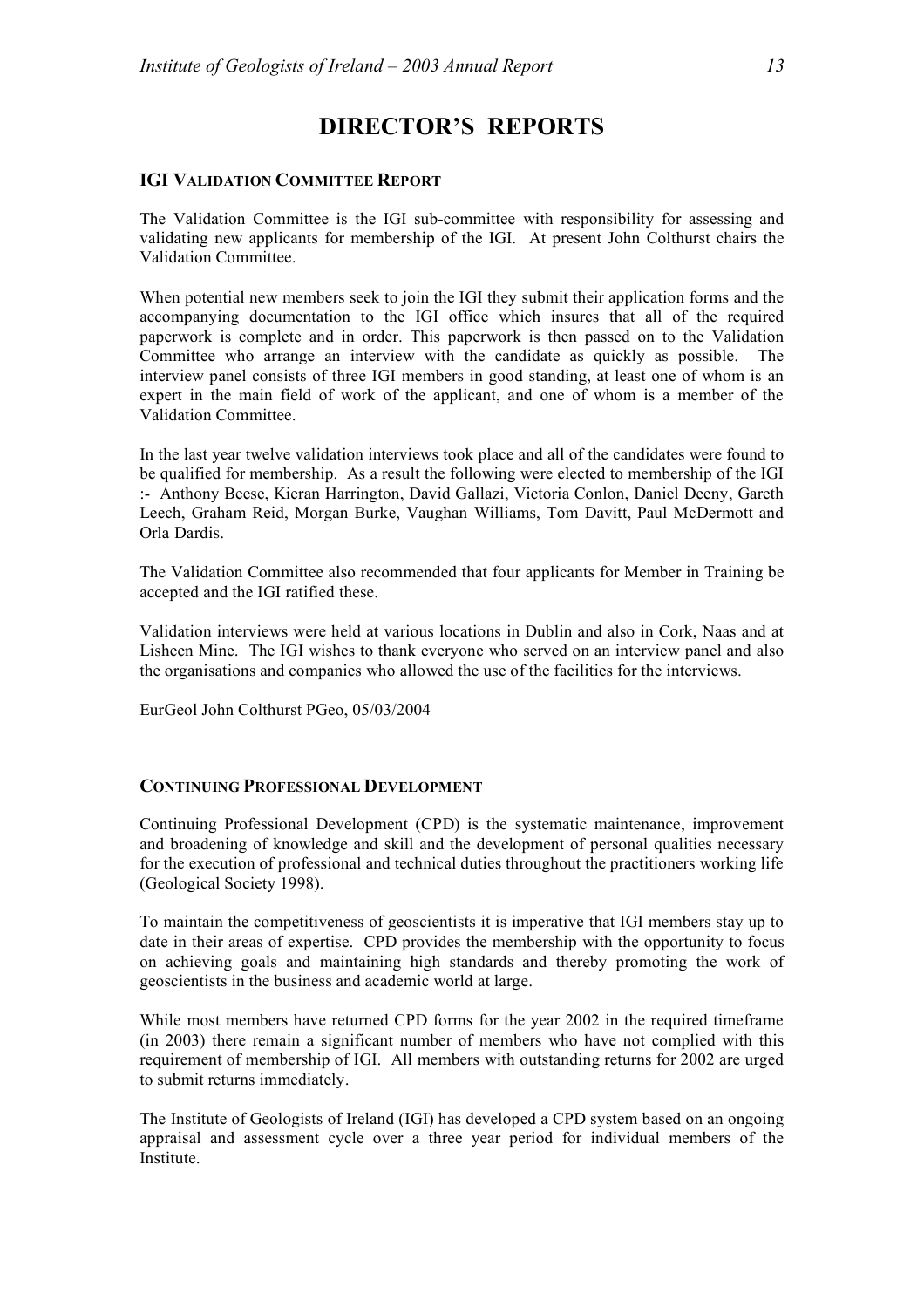The IGI considers that the logical progression of CPD is to develop a policy with the aim of promoting CPD with its members and their employers. With this in mind a draft CPD Accreditation Scheme for Employers was developed.

The proposed CPD Accreditation Scheme which is modelled on the Institute of Engineers of Ireland (IEI) CPD scheme is intended to recognize employers that will develop CPD policies and procedures that will meet the requirements of the IGI and encourage the development of skill and practices of individual IGI/company members .

The IGI propose to publicise and advise its members of the companies which meet this criteria. They will be listed in future Annual Reports. Discussions are ongoing with the Geological Survey of Ireland (GSI) regarding accreditation of the GSI as a body recognising and promoting the CPD scheme for employers. The GSI have expressed their support for such a scheme and it is hoped that they will become the first employers body to adopt the scheme.

In 2003 IGI ran a number of events organised by IGI Administration to assist the membership with CPD. These events included:

A Workshop on Geology in Environmental Impact Statements held at EPA Headquarters in Johnstown Castle Estate in June 2003,

A soils classification course complying with BS5930 held at the Ambassador Hotel in Kill Co. Kildare in December 2003 and at the Rochestown Park Hotel in Cork in February 2004,

A Mapinfo course for members involved in Geographical Information Systems (GIS) held in CSA Group offices Dublin in March 2004

Safe Pass Courses were held at the Ambassador Hotel in Co. Kildare in July and November 2003. The events were well attended and provided training opportunities to a wide range of disciplines across the membership.

EurGeol Sean Moran PGeo

### **IGI DRILLING GUIDELINES**

The sub-group on water wells has been re-activated (electronically). A revised and more concise draft was re-circulated to the group for comment, and a further draft has been produced as a result of those comments. Appropriate diagrams are being sought. A final draft is expected to be ready for the AGM.

The next stage will be to integrate the water wells component with the geotechnical and mineral exploration components. Then a strategy for the publication, launch and promulgation of the document will need to be prepared.

EurGeol Geoff Wright PGeo, Convenor

### **EMPLOYMENT AND INDUSTRY SURVEY**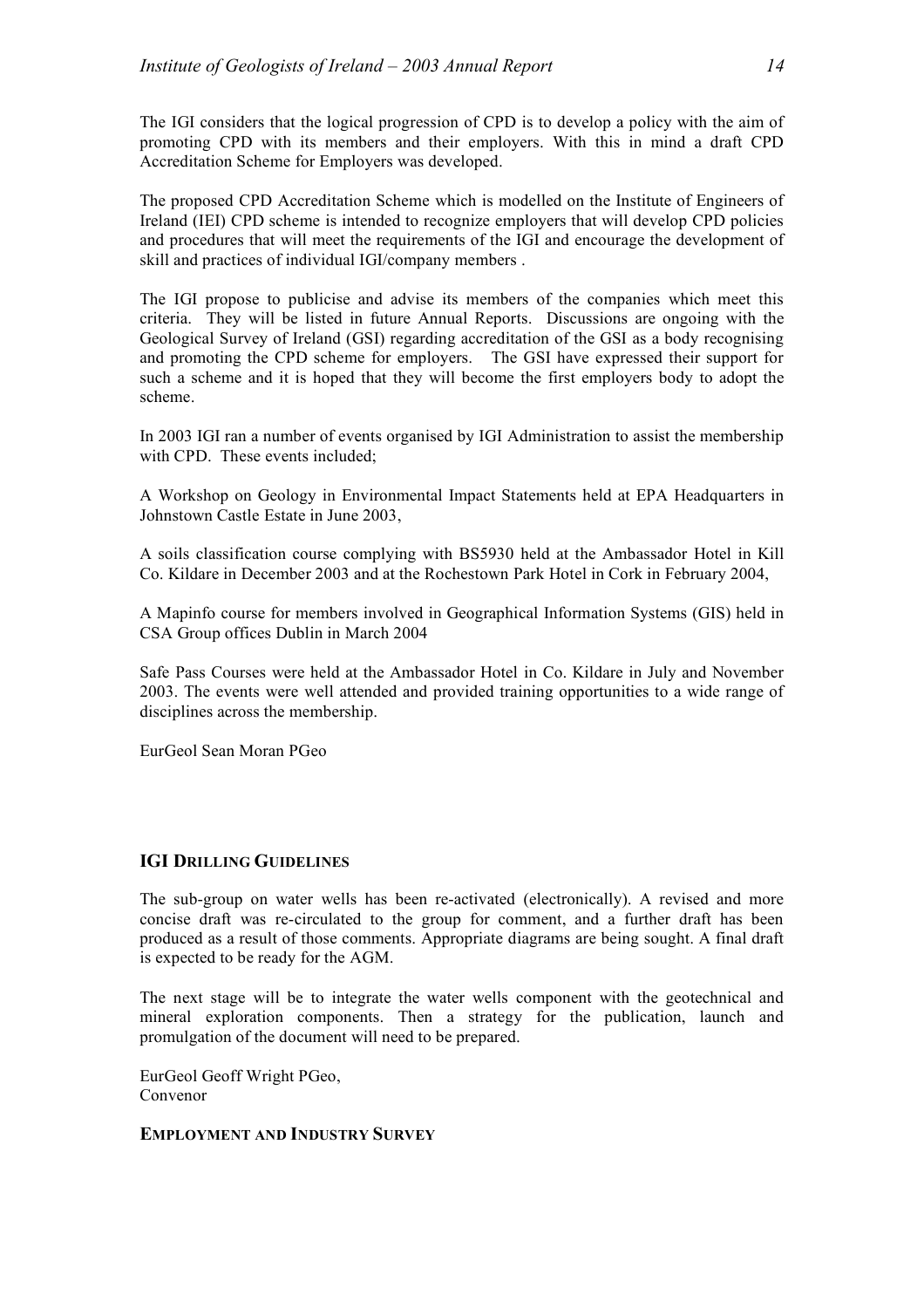In 2003 the IGI undertook to complete a Geology Employment and Industry Survey. The initiative of conducting such a survey was welcomed within the general geology industry and resulted in the procurement of grants from the GSI and GSNI. This survey of the geology community in Ireland had two constituent parts:

- A survey of Geology-related companies to discover how, on the employer side, they found the recruitment process for geologists and;
- A survey of Geology Graduates from the last five years to discover on the employee side how graduates found the job-seeking process.

The *Industry Survey* has been completed and a report will be outlined at the AGM. The survey was conducted in two stages.

Firstly, a geology industry database was compiled; this chronicles points-of-contact details for over 550 companies involved in the geology sector in Ireland, and includes those involved in peat; coal; ores and heavy metal; plutonic rocks; sandstone and quartzite; marble and travertine; calcareous stone; volcanic rocks; slate; gravel, sand and earth; gypsum; clays and alumina; salt; minerals; geological, geotechnical, geochemical and oilfield engineering consultants; offshore and coastal engineering consultants; environmental, anti-pollution and public health consultants; soil exploration and analysis; transportation and traffic engineering consultants; civil, structural, hydroelectric and mining engineering consultants; and land surveyors. This database is now housed in the IGI Office at UCD.

Following this, survey questionnaires were sent out to the Managing Directors of the 120 most geologically-related of these companies. Completed replies were had from 32 of the companies, and four companies replied saying that there were no geologists working with them, a response rate of 33.3% in all.

The *Graduate Survey* is still ongoing; it is hoped that it will be completed by the AGM deadline. The first stage of this involved liaison with University Geology Departments, in order to find out what records they held of their graduates. As differing systems were used in each of the Universities in recording their students, it was decided to survey graduates with questionnaires from the last five years only, and to survey numbers only from times previous to this.

The results of both surveys will be published by the IGI later in 2004.

EurGeol Dr. Robert Meehan, PGeo.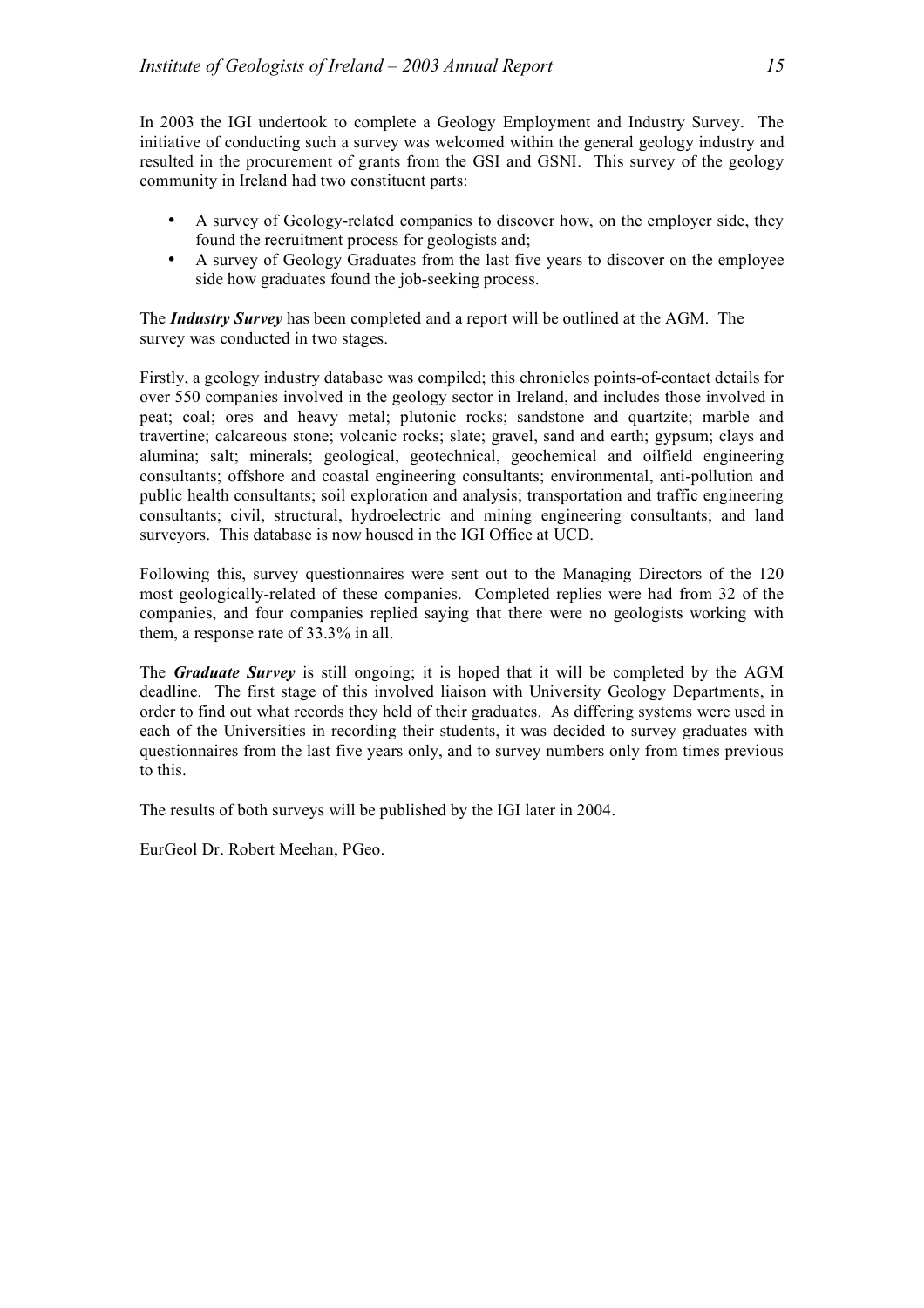### **EUROPEAN FEDERATION OF GEOLOGISTS**

**(**www.eurogeologists.de)

In 2003 John Clifford maintained the Irish presence on the Board of the EFG as the EU Delegate. The EFG held the 43rd Council Meeting in **Ljubljana**, Slovenia in June 2003. The meeting was very successful and the Board reports tabled at the meeting were published in European Geologist 15.

The Board's draft Five Year **Strategic Plan** includes the need to deliver just a few objectives, to provide feedback from Council, Board and Office activities to the National Associations to help them improve the image of EFG and the sharing of member advantages with enhanced benefits level for EurGeols. Like the IGI, the EFG was recognised by the Australian Stock Exchange (ASX) as a Recognised Overseas Professional Organisation (**ROPO**). The requirements include the operation of a Code of Conduct, Ethics and Disciplinary committees and Audit of mandatory CPD.

**Succession Planning** provides that the Board will stand down in June 2004 and that all current members, except Vice President Uros Herlec, will offer themselves for re-election for either a one-year or two-year term. The informal 44<sup>th</sup> Council meeting took place in Brussels at the end of November. John Clifford was congratulated on his election as the **CRIRSCO** delegate to the UN-ECE Working Group on Reserves and Resources.

The EFG adopted the **Milos Statement** on Minerals and Sustainable Development, bearing in mind that the principles directed at the minerals industry have a far wider application in geological development. The IGI has also adopted the statement.

Approval of EurGeol titles brought the total awarded to over 500. Ireland continues to be prominent and congratulations to Kieran Harrington who was allocated **EurGeol no. 500**. EFG worked with ICOG in the case of a German EurGeol in Spain on a long drawn out problem which has been solved through new Spanish regulations. Another example of the work done by EFG for geologists.

The Netherlands are leading a survey of the **European job market** for geologists, looking at numbers of positions and trends in numbers of graduates coming on to the market. Robbie Meehan is the Irish participant in this work.

Our presence in the EU through Isabel Fernandez as the Brussels Agency Chief and John Clifford as EU Delegate is yielding results, including work on the **Professional Qualifications Directive** and the **Mine Waste Directive**. At **DG Environment**, EFG put forward proposals for geological contribution to environmental policy in Europe. Three key issues are

- RISKS. Mitigation of natural hazards risk to people and property, impacts on land use planning. Planning of mitigation and emergency responses linked to solidarity funds: Geological issues include - Climate Change, Flooding, Soil, Forest Fires, Landfill, Water Management, Volcanoes, Earthquakes, Landslides, Subsidence, Sustainable use of resources.
- INSPIRE. Programme on harmonisation of GIS and the infrastructure for spatial information.
- HEALTH, of less direct relevance to EFG, unless you can advise on geo-medicine.

If you have the expertise and enthusiasm, and would like to have the opportunity to influence European policy, we would like to hear from you.

The new **EFG Medal of Merit** was awarded to Eric Groessens (Belgium), for years of service to the EFG. It was also awarded to John Shanklin (UK), in lieu of the Honorary EurGeol title that he was previously awarded.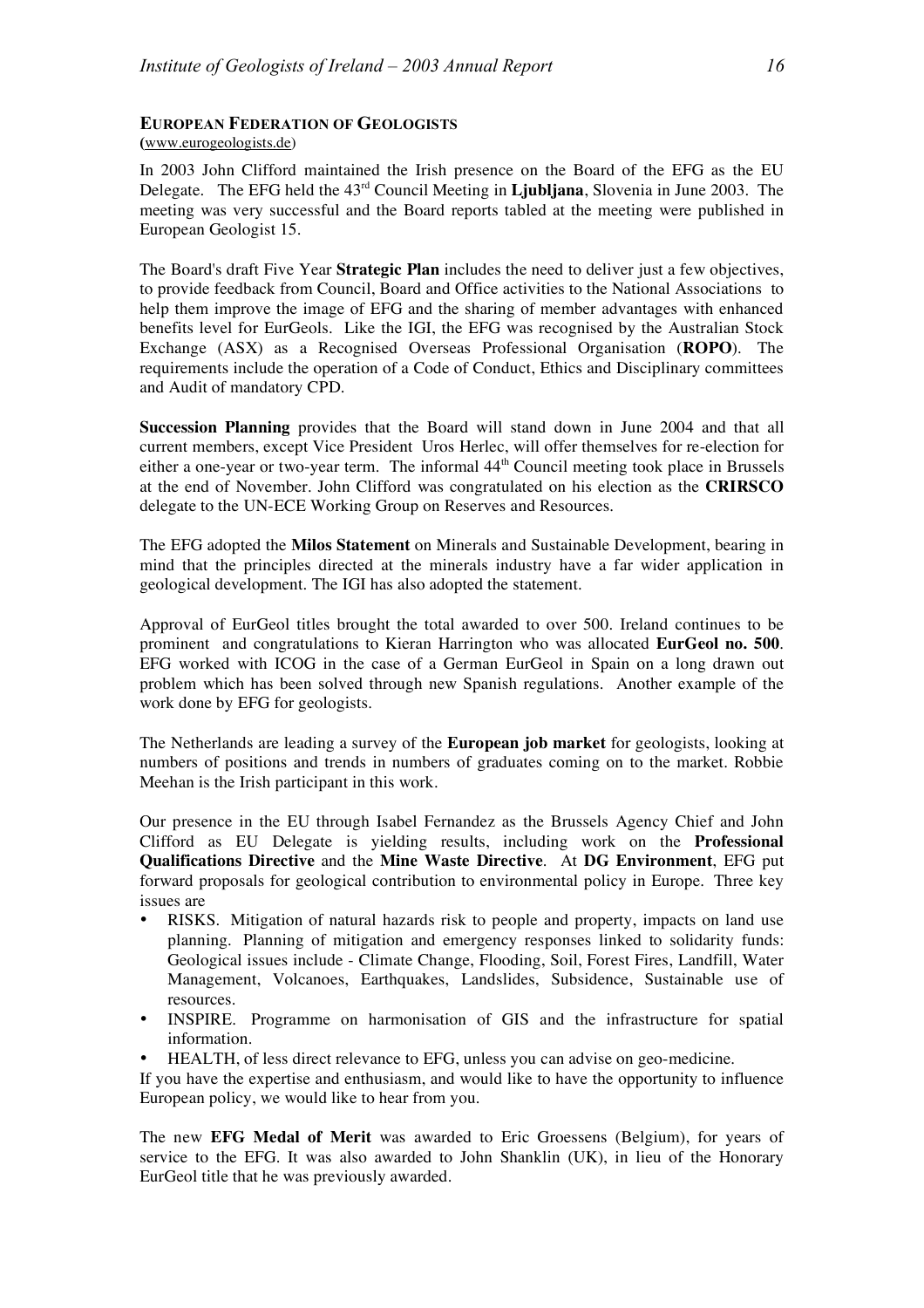Collaboration continues with the **(IAEG)** - International Association of Engineering Geologists. A reciprocal agreement was signed with the **(CCPG)** - Canadian Council of Professional Geoscientists. EFG has been granted a representative place on **CEN TC 341** (Geotechnical Investigation and Testing).

Preparations for the second International Professional Geology Conference in London in June 2004 appear to be progressing satisfactorily. The theme is **"The Professional Geologist in the 21st Century - Challenges and Demands"**. If you are interested in participating, contact Peter, John or Gareth.

EurGeol John A Clifford <cliffordconsultants@eircom.net> EurGeol Gareth Ll Jones <conodate@mac.com>

### **CONFERENCE COMMITTEE**

A very successful conference entitled "Land Use and Spatial Planning in Ireland" was held in Dublin Castle on 26<sup>th</sup> February. Over a hundred delegates from industry, academia and the public sector, including planning officers from many of the county councils attended. The conference was opened by MR JOHN BROWNE, T.D., MINISTER OF STATE AT THE DEPARTMENT OF COMMUNICATIONS, MARINE AND NATURAL RESOURCES. The recently published National Spatial Strategy had outlined a broad a strategic vision for the spatial development of Ireland over the next two decades. Significant input from the geosciences at an early stage in the planning process will be required if this strategic vision is to be effectively implemented. In organising the conference the Institute of Geologists of Ireland (IGI), highlighted the contribution that our profession will make.

EurGeol Nick O' Neill PGeo

### **COMMUNICATIONS**

The second edition of the IGI Directory was distributed to members in February 2004 and to the wider Geoscience community, especially to the actual and potential client base. It was edited by EurGeol Stephen Daly. It should be possible to produce future editions of the Directory at regular intervals, building on experience gained with the current edition.

Preparation of the third edition of the IGI Newsletter is in progress. In addition to topical articles, the Newsletter will contain regular items on the GSI Seabed Survey, the European Federation of Geologists, research activities in the universities, CPD results for 2002, as well as a diary of events and a list of new books of interest to members. Contributions from the membership have been slow to appear but it is likely that sufficient articles can be raised covering as wide a range of topics as in past issues.

The IGI had a poster at the  $47<sup>th</sup>$  Annual Irish Geological Research Meeting which was held at NUI – Galway on  $20^{th}$  –22<sup>nd</sup> February 2004. The meeting was attended by about 150 delegates.

EurGeol J. Stephen Daly PGeo **On Behalf of the Board:**

**Director:**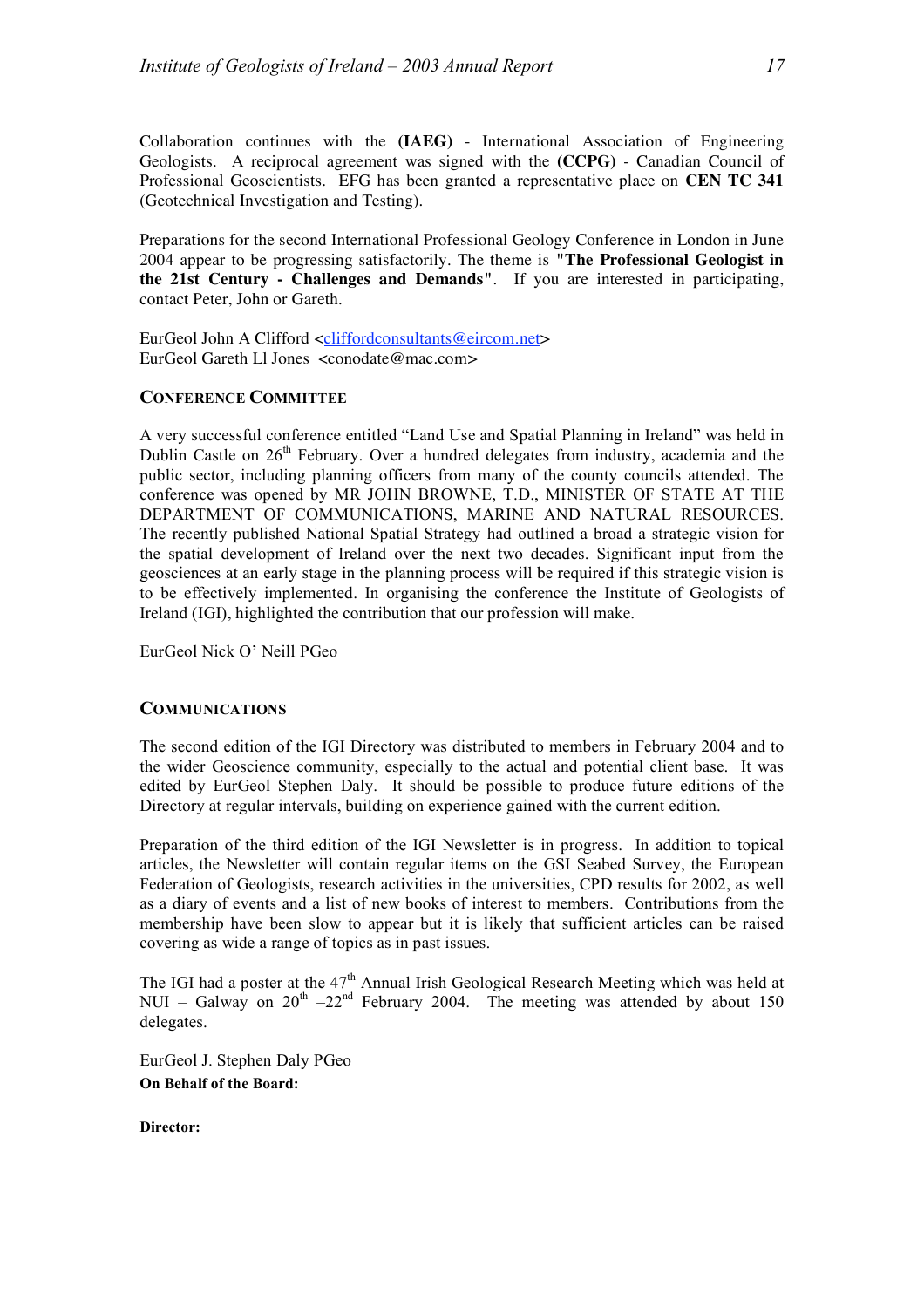**Director:**

**Date: April 5th 2004.**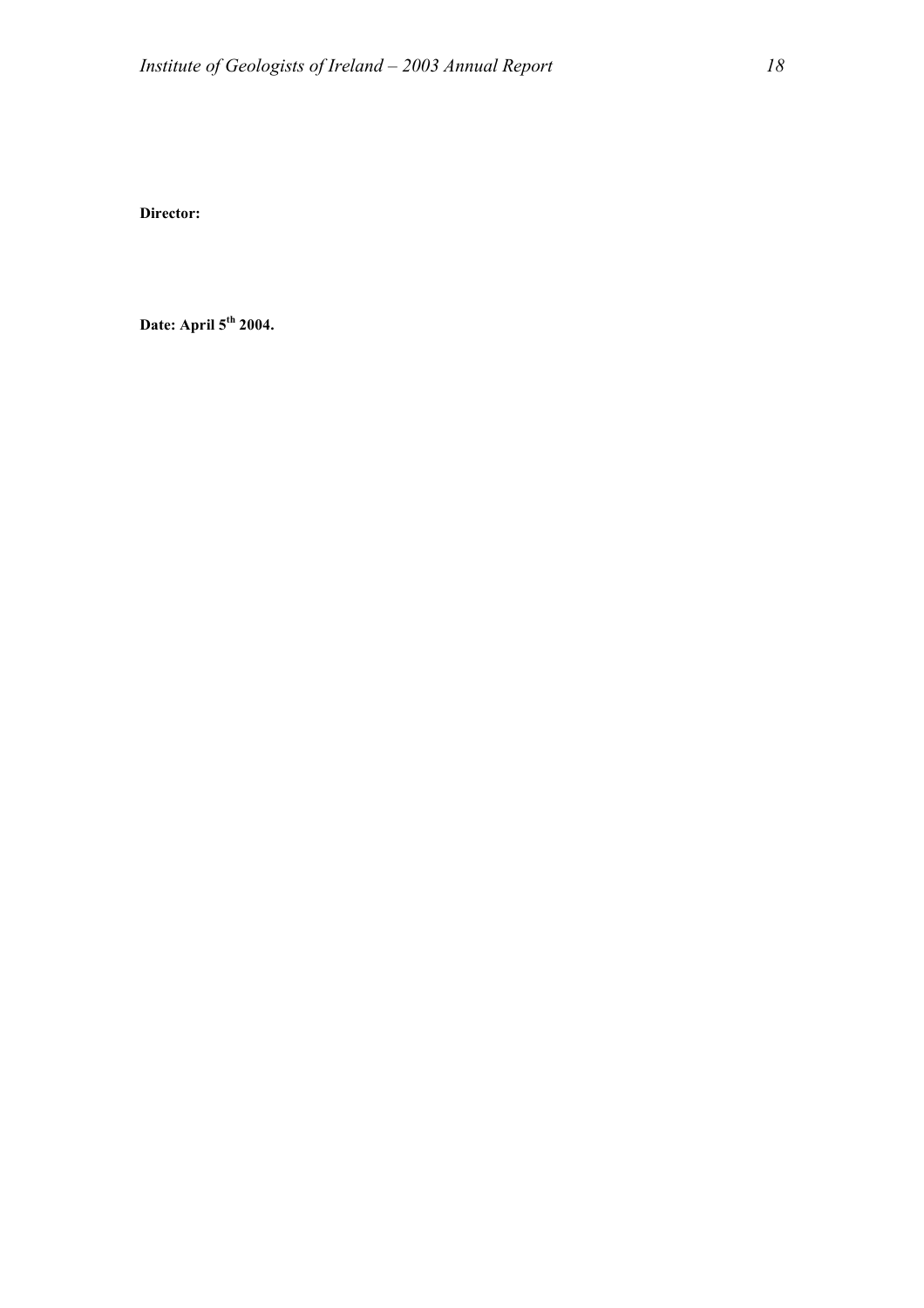## **IGI REPRESENTATIVE'S REPORTS**

### **GSI CONSULTATIVE COMMITTEE**

Two meetings were held during 2003/2004. These were attended by Teri Hayes on behalf of the IGI. Teri found this consultation process extremely informative and a good forum for expression of views.

## April 24<sup>th</sup>, 2003 Meeting

Some points that arose are outlined below:

- A new annual report for 2003 was approved.
- A book about the Marine survey is being produced,
- The GSI is setting up a customer care centre this summer,
- The GSI bill is proceeding. A procedure of how to deal with difficulties regarding the use of confidential information is currently being discussed,
- The geology video has being updated and a teacher training pack is being prepared,
- In bedrock mapping the 1:  $100,00$  will be available later this year.  $1:50,000$  will commence next year if the budget is made available. These will start with Sheet 77 (Wexford). A schools map and book will be ready in mid 2003.

### October 23rd.2003 Meeting

The main issues discussed are summarised below:

- An update on the strategic targets for the GSI 2003 Business Plan was given. The 2004 plan is in preparation.
- The issue of public liability for voluntary groups in National Heritage Week was raised. This is to be raised in Duchas.
- The Dept of Finance has sanctioned the recruitment of 13 permanent staff for the GSI.
- A presentation was given of the Quaternary and Geotechnical programme and the new GSI Customer Centre and the new seamless Bedrock map.

EurGeol Teri Hayes PGeo

### **NATIONAL COMMITTEE FOR GEOLOGY**

The National Committee for Geology (NCG) of the Royal Irish Academy (Chair: Peadar McArdle, Secretary: Julian Menuge) met three times in 2003. The last meeting of 2003 was the final meeting of the committee and this will be my last report as the IGI's nominee to the NCG. The main topics of discussion during 2003 are summarized below.

### **Geology Teaching**

A subcommittee was set up to examine ways in which secondary school science and geography teachers could be encouraged and enabled to include geology in their teaching. The subcommittee operated from January to October 2003 and consisted of Julian Menuge, David Ball, Maria Cullen, Matthew Parkes and Mike Simms. It examined the geological content of the Junior and Leaving Certificate Syllabuses in Geography, Science, Physics and Chemistry. On its recommendation, the Irish Geodiversity Forum, which includes geological education in its remit, was endorsed by the NCG.

### **Geological Collections in the National Museum**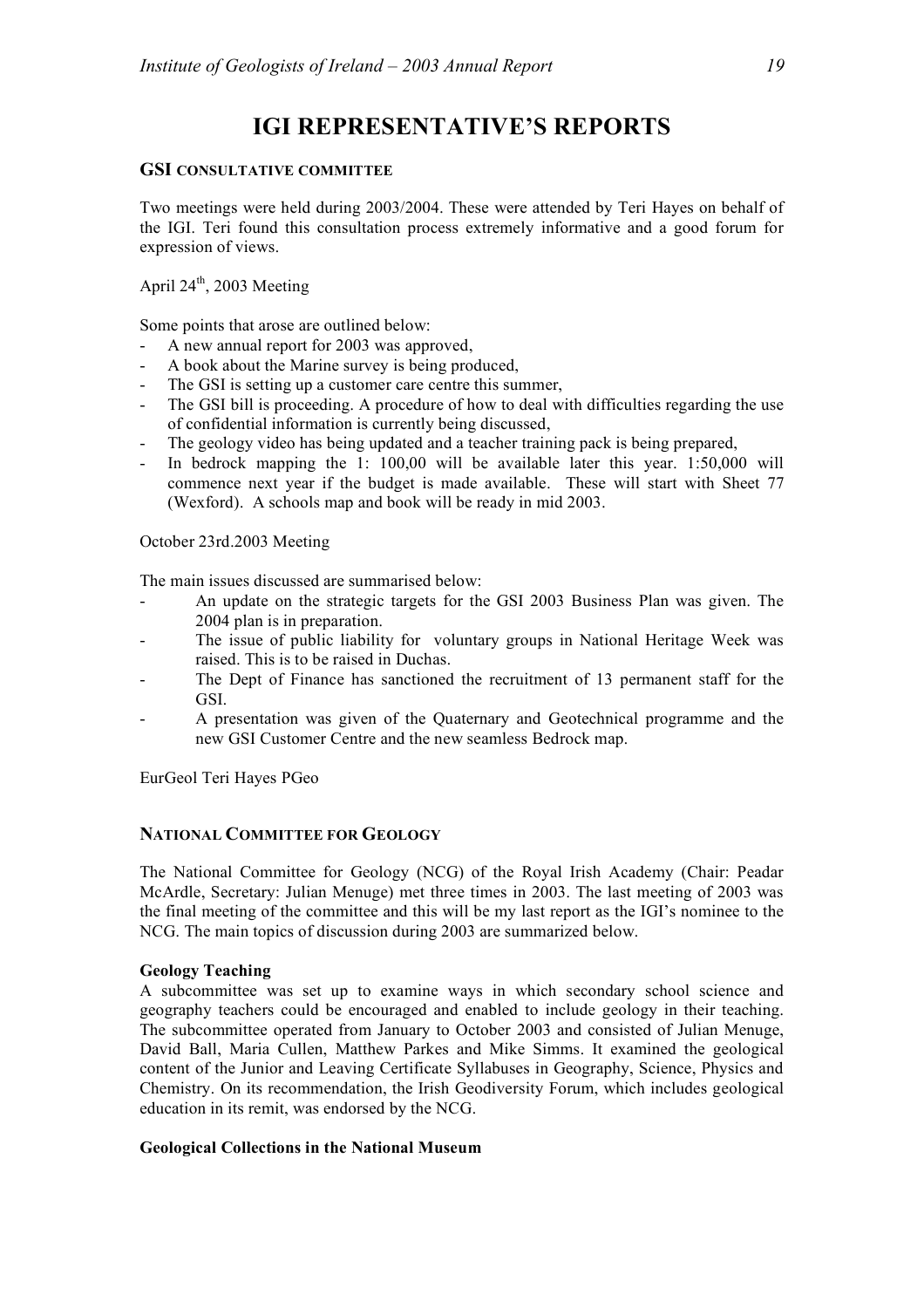Dr Nigel Monaghan of the Department of Natural History in the National Museum addressed the NCG. He explained that a new gallery for earth sciences would be included in a new building at the Collins Barracks site. The NCG agreed with him that the provision for both display of, and research on, the geological collections in this new building would be adequate. The staffing position is however quite inadequate, with only one geological curator and no provision for more in future other than temporary staff to establish displays in the new earth sciences gallery. The NCG agreed to seek the support of other national committees for increased staffing of Natural Sciences in the National Museum, stressing the educational value to school science students.

Future of the National Committee for Geology

Professor Jim Slevin, Secretary of the Academy's Science Committee, outlined to the NCG those parts of the Academy's Strategic Plan relevant to national committees. The Academy hopes to:

- reduce the number of national committees by merger,
- establish Expert Panels along the lines of the Royal Society, for example one on Climate Change Mitigation, to report to Government,
- allow national committees much greater autonomy.
- end the system whereby *institutions*, such as the IGI, nominate representatives to national committees,
- allow national committees to decide their own terms of reference, operational guidelines and procedures for nomination of their members.

Following meetings between representatives of the NCG, the National Committee for Geodesy and Geophysics (NCGG) and others, the NCG and NCGG agreed to establish an *ad hoc* committee to explore how a single new committee might represent those currently represented by the NCG and NCGG. The members of this committee, drawn from the NCG and NCGG, are Mr David Ball, Dr Chris Bean, Dr Catherine Coxon, Mr Garth Earls, Dr Peter Lynch, Dr Peadar McArdle, Prof. John McCloskey, Dr Julian Menuge, Dr Peter Readman and Professor Pat Shannon. The ad hoc committee met on 17 November and 19 December 2003. It agreed that a new committee should be set up called 'The Geosciences Committee of the Academy' (GCA). It started work on drawing up terms of reference for the GCA, including an electoral system, with the aim of having the first GCA directly elected by geoscientists no later than June 2004.

EurGeol Julian Menuge PGeo  $9<sup>th</sup>$  March 2004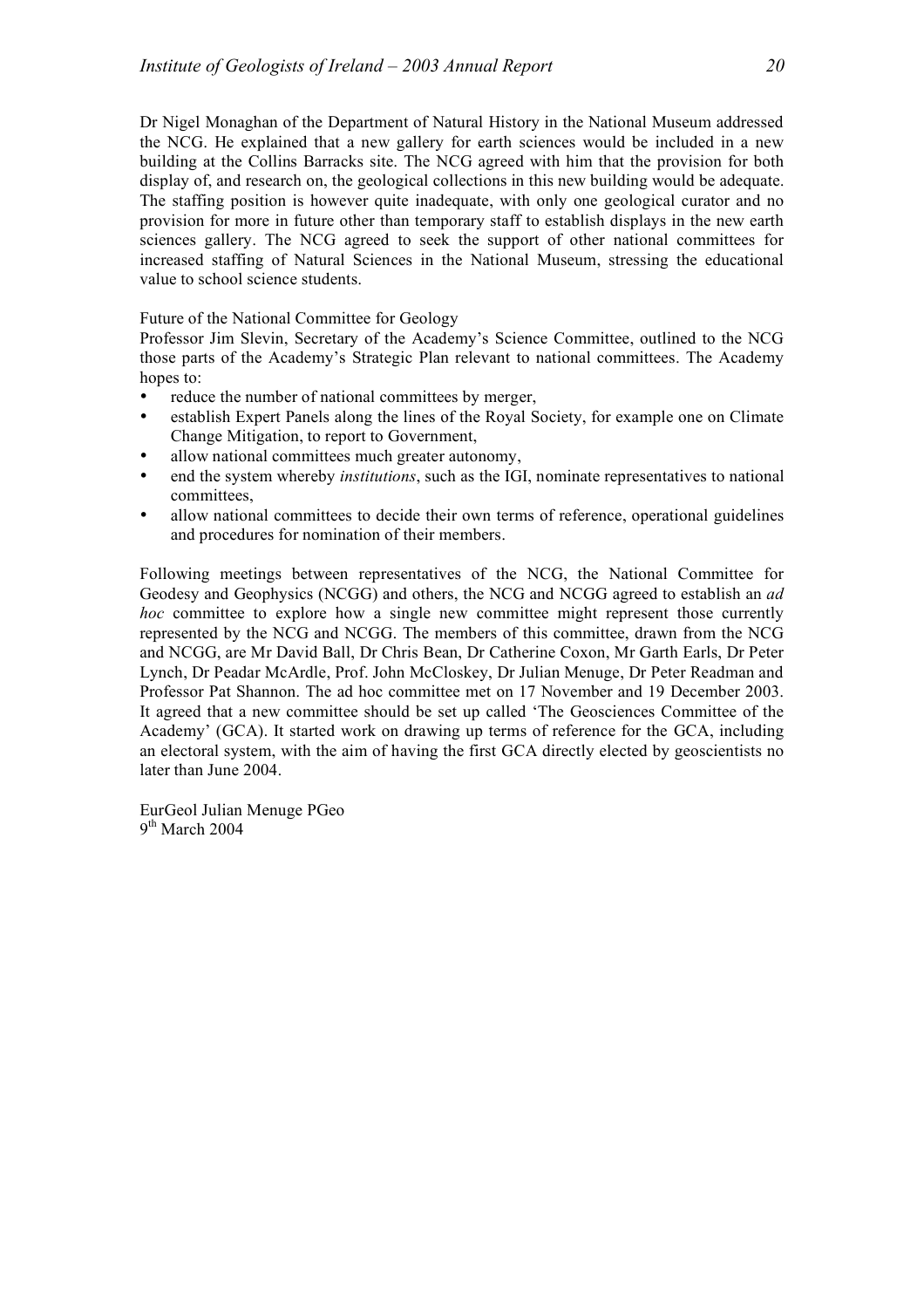## **2003 - EMPLOYMENT CONDITIONS SURVEY**

### **1 INTRODUCTION**

This is the first employment conditions survey that the IGI has undertaken an it is intended that the survey will be completed on a bi-annual basis. The purpose of the survey is to acquire information on the terms of employment that members are experiencing and to determine how these compare with other professions.

53 replies were received to the questionnaire that was distributed to 130 IGI members. This implies a 40% response level which is disappointing, given that the information that could be derived from such a survey would be of benefit to all the members. The level of response was however, in line with the level of response that is often obtained for surveys such as these. For example, the 2003 salary survey conducted by the IEI obtained a 34% response rate.

### **2 BREAKDOWN ON EMPLOYMENT SECTORS**

The replies were subdivided into 3 broad employment sectors:

- 1. Environment-hydro-geotechnical-geophysical sector- 18 replies
- 2. Minerals industry 19 replies
- 3. Public Sector 16 replies

### **2.1 ENVIRONMENT-HYDRO-GEOTECHNICAL-GEOPHYSICAL SECTOR**

The environmental, hydrogeological, geotechnical and geophysical sectors were combined due to the overlap of areas of expertise of the members practising in these sectors. The breakdown of the main results for this sector are:

| Age profile: | $\leq$ 25            |          | Qualifications: | B.Sc.   | 7  |
|--------------|----------------------|----------|-----------------|---------|----|
|              | $26 - 35$            | 9        |                 | M.Sc.   | 10 |
|              | 36-45                | 6        |                 | PhD.    |    |
|              | $46 - 55$            | 2        |                 |         |    |
| Salary:      | $\leq$ $E$ 20K       |          | Employer:       | Company | 16 |
|              | 20K-30K              | 3        |                 | Self    | 2  |
|              | 30K-40K              | 3        |                 |         |    |
|              | 40K-50K              | 7        |                 |         |    |
|              | 50K-60K              | $\theta$ |                 |         |    |
|              | $> \in 60K$          | 4        |                 |         |    |
|              | $\sim$ $\sim$ $\sim$ |          | $\sim$          |         |    |

|                  | >60k                                      |                          |                        |           |           |  |
|------------------|-------------------------------------------|--------------------------|------------------------|-----------|-----------|--|
| $\mathbb \omega$ | $50 - 60k$                                |                          |                        |           |           |  |
| Income           | $40 - 50k$                                |                          |                        |           |           |  |
|                  | $30 - 40k$                                |                          |                        |           |           |  |
|                  | $\overline{20} - 30k$                     |                          |                        |           |           |  |
|                  | $<$ 20 $k$                                |                          |                        |           |           |  |
|                  |                                           |                          | $26 - 35$              | $36 - 45$ | $46 - 55$ |  |
|                  |                                           | Age                      |                        |           |           |  |
|                  | 77.11<br>$\blacksquare$<br>$\overline{a}$ | $\sim$ 1<br>$\mathbf{r}$ | $\mathbf{1}$<br>$\sim$ | $\sim$    |           |  |

Table 1. Age v Income for hydro-geotech-environ sectors

Professional indemnity insurance:

16 out of the 18 respondents are covered by professional indemnity insurance (PII) which in 15 of the 16 cases is supplied by the employer. One of the self employed individuals has PII.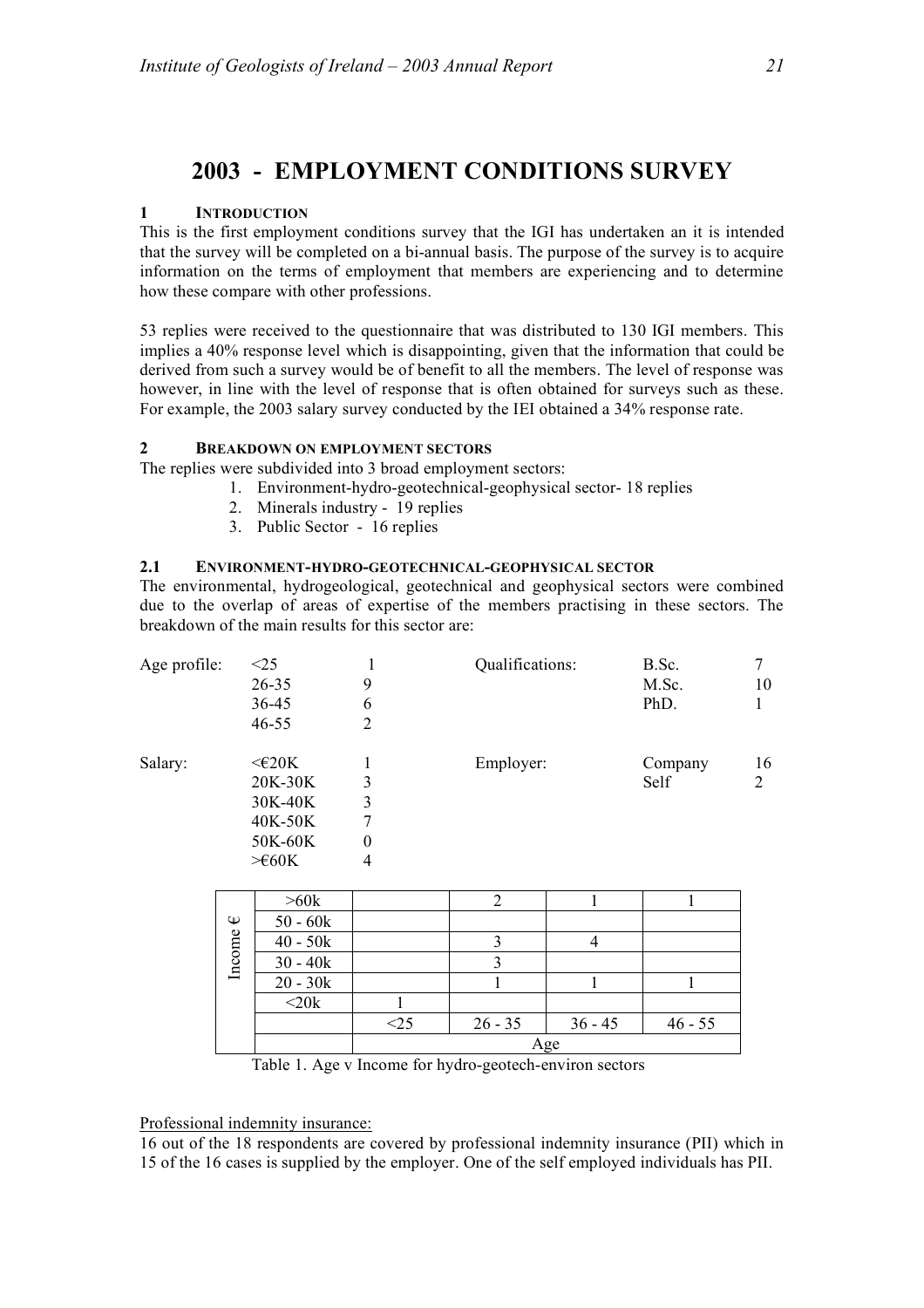### Public Liability Insurance

The statistics for public liability insurance (PLI) are the same as for the PII.

### Health Insurance

16 of the 18 respondents have health insurance and 14 of these supply their own cover with only two individuals having health insurance provided by their employer.

### Pensions

Only 8 of the 18 respondents contribute to a pension scheme with 5 of these provided by the employer and the remaining 3 being self-financed.

### Holidays

The breakdown on the number of days vacation obtained per annum are; (i) 12 of the 18 respondents obtain 20 days holidays per annum, (ii) 4 respondents obtain 25 days, (iii) 1 respondent receives 30 days per annum, and (iv) the final respondent is self-employed and does not obtain paid holidays.

### Car

3 respondents are provided with company cars and the remaining 15 respondents provide their own cars.

### Mileage

14 of the 18 respondents provided details of the prices charged for mileage. Values varied from  $\epsilon$ 0.65 to  $\epsilon$ 0.95 with a mean value of  $\epsilon$ 0.75 per mile.

#### Charge-out rates

10 of the respondents provided details of daily charge-out rates. The rates varied from  $\epsilon$ 250 for a MIT to  $E$ 1400 for the MD of a consultancy company. Excluding these two values, the mean charge-out rate is €556. However, there are significant variations in the charge-outs within this sector for different disciplines. The mean charge-out rate for hydrogeology - waste sector is  $\epsilon$ 675 while the mean charge-out for geophysics - geotechnical is  $\epsilon$ 350.

### Envisaged salary levels

Members were asked to indicate what salary levels they believed geologists with 5-years, 10 years and 20-years experience should be earning. The results for this sector indicate that respondents believe geologists with 5-years experience should be earning €35,000 per annum;  $€48,000$  per annum for 10-years experience and  $€67,000$  for 20-years experience.

### Envisaged Charge-out rates

10 of the 18 respondents indicated the daily rate that they believed that geologists with 5 years, 10-years and 20-years experience should be charging. The mean values for these are  $\epsilon$ 400 for 5-years experience,  $\epsilon$ 580 for 10-years experience and  $\epsilon$ 775 for 20-years experience.

### **2.2 MINERALS SECTOR**

| Age profile: | $<$ 25    | Qualifications: | B.Sc. |              |
|--------------|-----------|-----------------|-------|--------------|
|              | 26-35     |                 | M.Sc. | 8            |
|              | 36-45     |                 | PhD.  | $\mathbf{r}$ |
|              | $46 - 55$ |                 |       |              |
|              | 56-65     |                 |       |              |
|              | >66       |                 |       |              |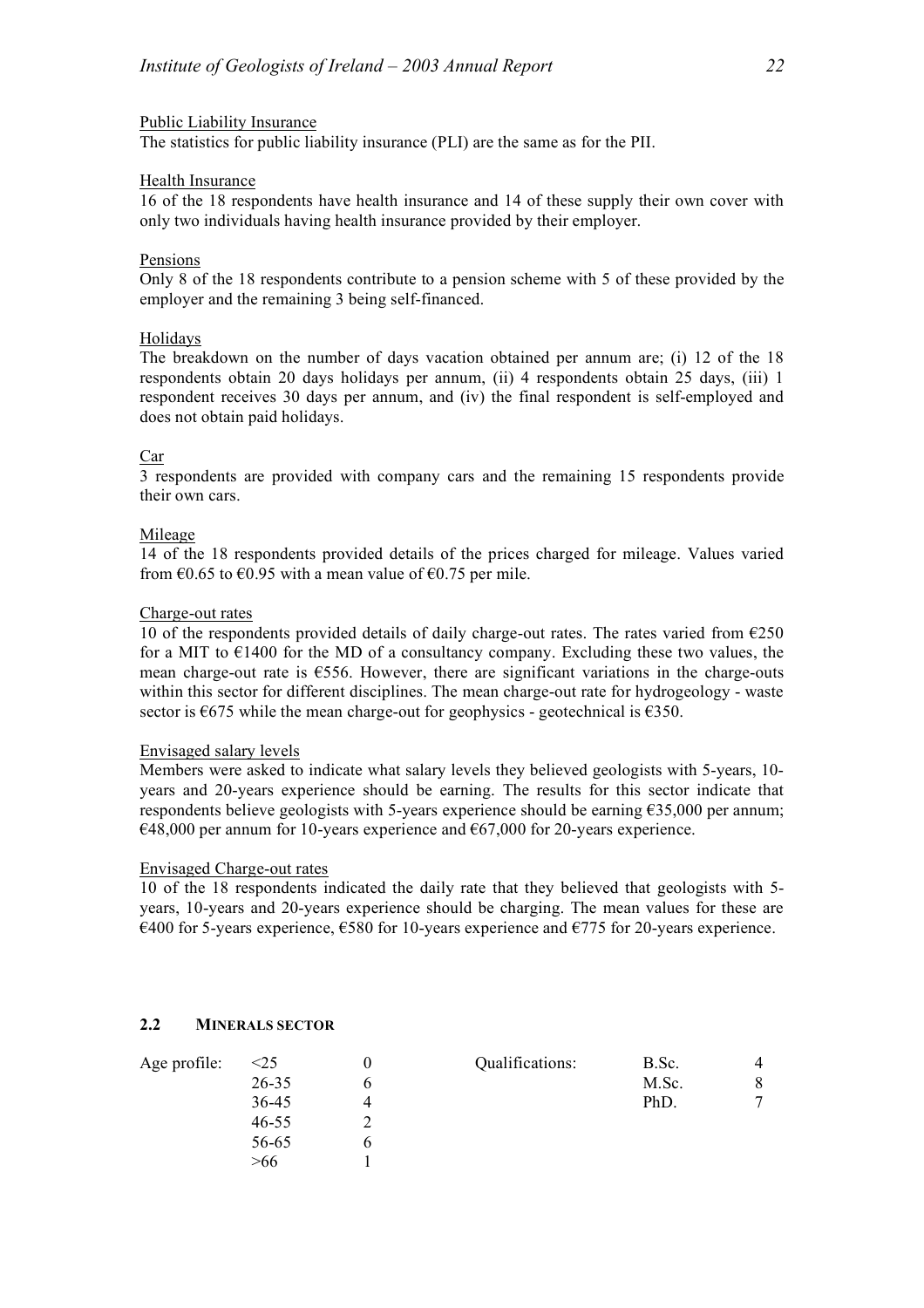| Salary: | not given      |   | Employer: | Company | 15 |
|---------|----------------|---|-----------|---------|----|
|         | $\leq$ $E$ 20K |   |           | Self    | 4  |
|         | 20K-30K        |   |           |         |    |
|         | 30K-40K        | 4 |           |         |    |
|         | 40K-50K        |   |           |         |    |
|         | 50K-60K        | 4 |           |         |    |
|         | $> \in 60K$    | 4 |           |         |    |

|                  | >60k             |              |           |           |           |       |     |
|------------------|------------------|--------------|-----------|-----------|-----------|-------|-----|
|                  | $50 - 60k$       |              |           |           |           |       |     |
| $\mathbb \omega$ | $40 - 50k$       |              |           |           |           |       |     |
|                  | $30 - 40k$       |              |           |           |           |       |     |
| Income           | $20 - 30k$       |              |           |           |           |       |     |
|                  | $\overline{20k}$ |              |           |           |           |       |     |
|                  |                  | $< \! \! 25$ | $26 - 35$ | $36 - 45$ | $45 - 55$ | 55-65 | -65 |
|                  |                  |              |           |           | Age       |       |     |

Table 2: Age v Income for the minerals industry

### Professional indemnity insurance:

Only 4 out of the 19 respondents indicated that they are covered by professional indemnity insurance (PII) which in each case is supplied by the employer. Two members did not answer this question.

### Public Liability Insurance

9 of the 19 respondents indicated that they are covered by public liability insurance (PLI). One respondent did not reply to this question.

### Health Insurance

18 of the 19 respondents have health insurance. In 11 cases, the cover is provided by the employer with the other 7 being self-financed. One respondent has no health insurance.

### Pensions

15 of the 19 respondents are part of a pension scheme. In 12 cases, the pension contribution is financed by the employer with the remaining 3 being self financed. 4 respondents indicated that they do not have a pension.

### Holidays

The breakdown on the number of days vacation obtained per annum are; (i) 5 of the 19 respondents obtain 20 days holidays per annum, (ii) 1 respondent obtains 21 days, (iii) 4 respondents receive 22 days per annum, (iv) 2 receive 24 days per annum, (v) 1 receives 25 days per annum, (vi) 1 receives 29 days, (vii) the 4 self-employed do not receive paid holidays, and (viii) 1 respondent did not answer this question.

### Car

2 respondents are provided with company cars and the remaining 17 respondents provide their own cars.

### Mileage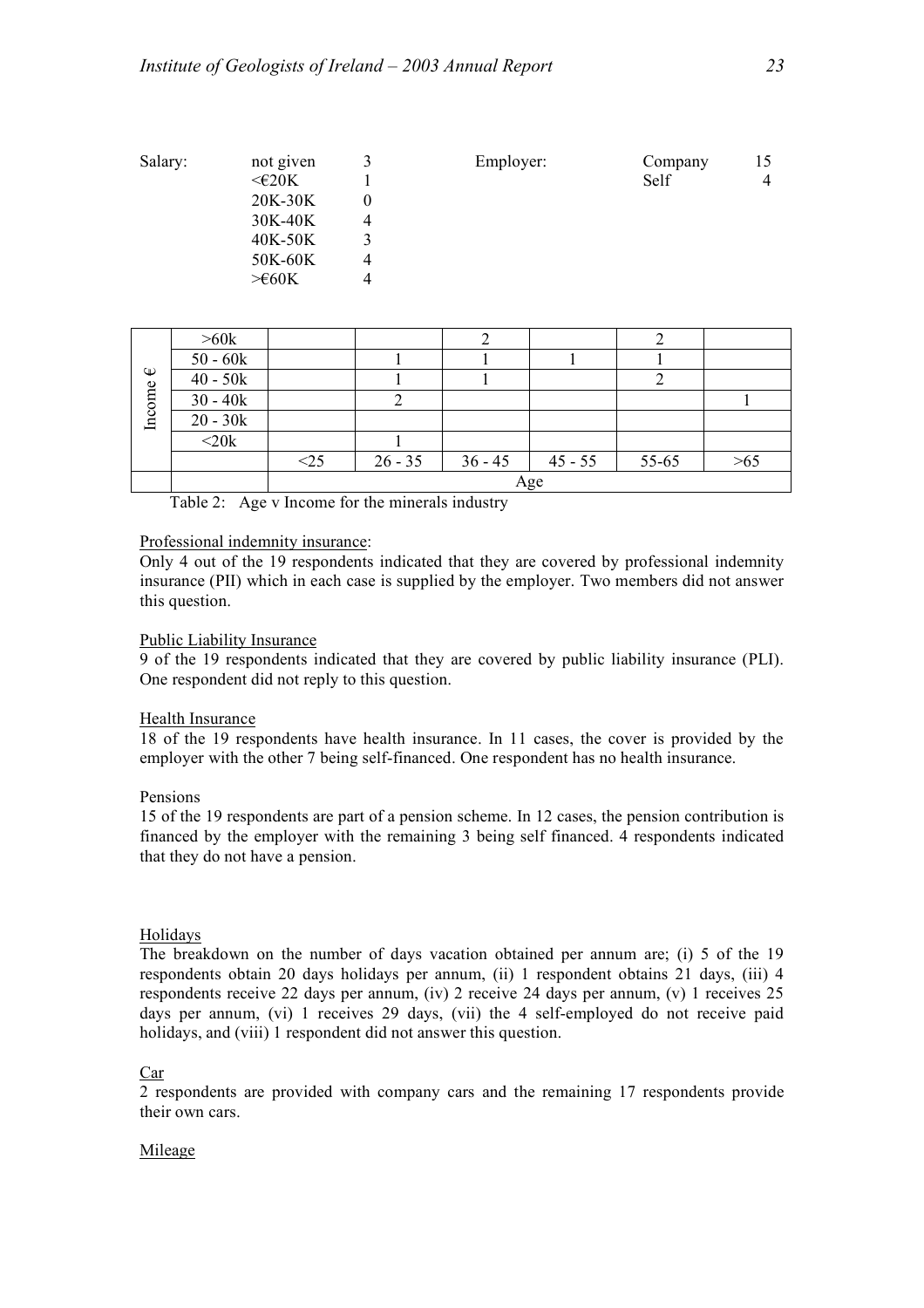Only 7 of the 19 respondents provided details of the prices charged for mileage. Values varied from  $60.36$  to  $60.92$  with a mean value of  $60.51$ . However, if you exclude the one value of €0.36 which is particularly low, the mean mileage value is  $€0.7$ .

### Charge-out rates

6 of the respondents provided details of daily charge-out rates. The rates varied only from €250 to €400 with a mean value  $€366$ . Excluding the one value of  $€250$ , the mean would be €390.

### Envisaged salary levels

The results from members in the minerals sector to what salary levels they believed geologists with 5-years, 10-years and 20-years experience should be earning indicate that geologists with 5-years experience should be earning €34,000 per annum; €52,000 per annum for 10 years experience and  $\epsilon$ 67,000 for 20-years experience.

### Envisaged Charge-out rates

9 of the 19 respondents indicated the daily rate that they believed that geologists with 5-years, 10-years and 20-years experience should be charging. The mean values for these are  $\epsilon$ 275 for 5-years experience,  $\epsilon$ 415 for 10-years experience and  $\epsilon$ 610 for 20-years experience.

### **2.3 PUBLIC SECTOR**

| Age profile:          | $\leq$ 25 | $\theta$       | Salary: | not given      | 0 |
|-----------------------|-----------|----------------|---------|----------------|---|
|                       | $26 - 35$ | 2              |         | $\leq$ $E$ 20K | 0 |
|                       | 36-45     | $\overline{2}$ |         | 20K-30K        | 0 |
|                       | 46-55     | 6              |         | 30K-40K        |   |
|                       | 56-65     | 6              |         | 40K-50K        | 2 |
|                       | >66       |                |         | 50K-60K        | 7 |
|                       |           |                |         | $\geq 60K$     | 6 |
| Qualifications: B.Sc. |           | 4              |         |                |   |
|                       | M.Sc.     | 6              |         |                |   |
|                       | PhD.      | 6              |         |                |   |

|        | >60k       |     |           |           |           |       |             |
|--------|------------|-----|-----------|-----------|-----------|-------|-------------|
|        | $50 - 60k$ |     |           |           |           |       |             |
| ⊕      | $40 - 50k$ |     |           |           |           |       |             |
| Income | $30 - 40k$ |     |           |           |           |       |             |
|        | $20 - 30k$ |     |           |           |           |       |             |
|        | $<$ 20 $k$ |     |           |           |           |       |             |
|        |            | <25 | $26 - 35$ | $36 - 45$ | $45 - 55$ | 55-65 | $> \!\! 65$ |
|        | Age        |     |           |           |           |       |             |

Table 3: Age v Income for public sector

Professional indemnity insurance:

Only 2 out of the 16 respondents indicated that they are covered by professional indemnity insurance (PII) which in each case is supplied by the employer.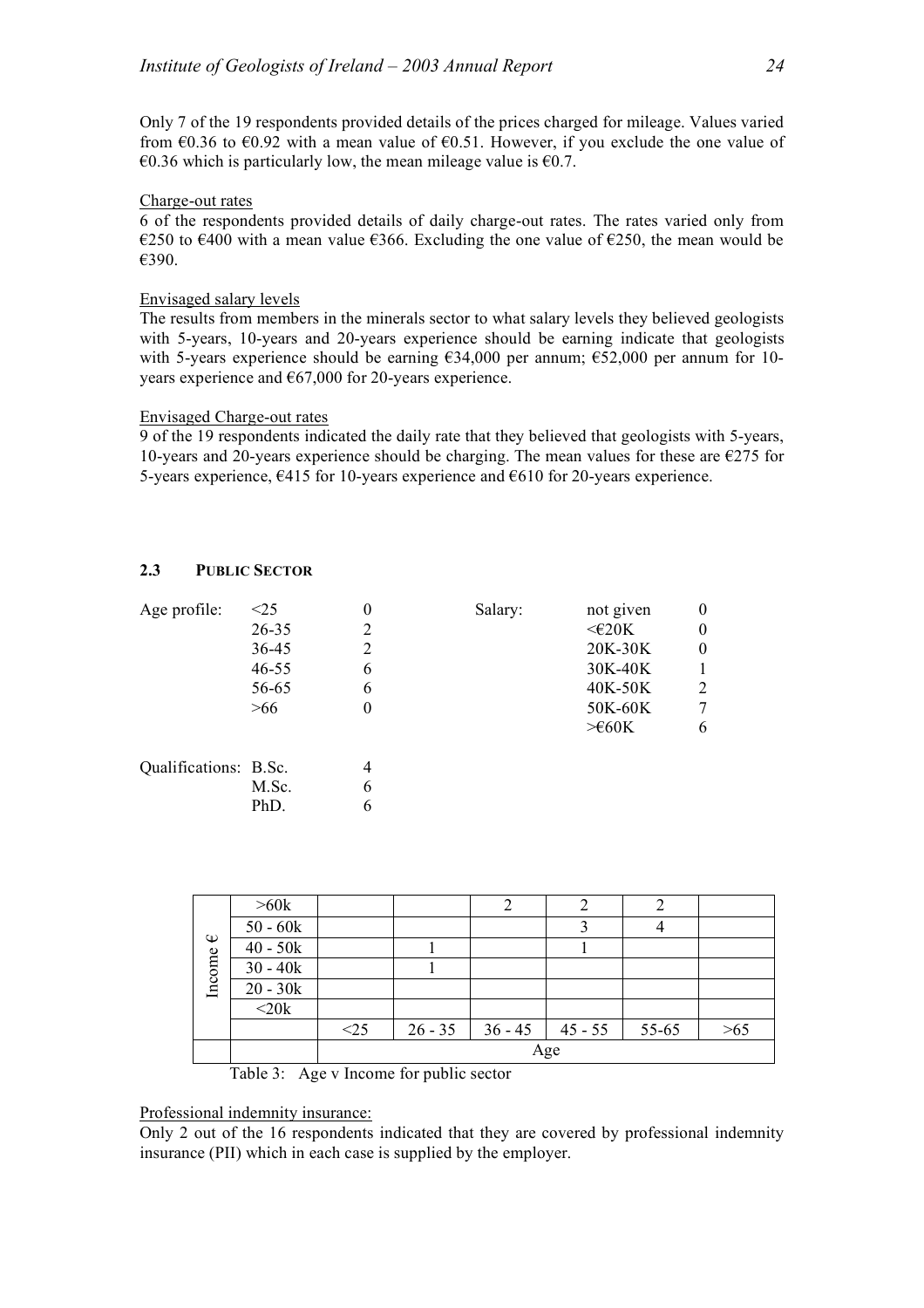### Public Liability Insurance

8 of the 16 respondents indicated that they are covered by public liability insurance (PLI).

### Health Insurance

14 of the 16 respondents have health insurance. In 12 cases, the cover is provided by the individuals with 2 individuals having insurance funded by the employer. 1 respondent has no health insurance and 1 other respondent did not reply.

### Pensions

15 of the 16 respondents are part of a pension scheme that is funded by the employer and the other respondent did not reply to this question.

### Holidays

The breakdown on the number of days vacation obtained per annum are; (i) 2 of the 16 respondents obtain 20 days holidays per annum, (ii) 1 respondent obtains 25 days, (iii) 2 respondents receive 26 days per annum, (iv) 10 respondents receive 29 days per annum, and (v) 1 respondent did not reply.

### Car

All respondents provide their own cars.

### Mileage

The Civil Service rates for mileage are dependent on the engine size and the number of miles travelled per annum. The rates are:

| Engine Size          | Rate per mile (Cent) | Limits           |
|----------------------|----------------------|------------------|
| $\leq$ 1.2 litre     | 79 7                 | up to 4000 miles |
|                      | 40.0                 | $>4000$ miles    |
| $1.2$ to $1.5$ litre | 93.04                | up to 4000 miles |
|                      | 46.75                | $>4000$ miles    |
| $>1.5$ litre         | 108.23               | up to 4000 miles |
|                      | 50.32                | $>4000$ miles    |

### Charge-out rates

Not applicable to the public sector.

Envisaged salary levels

The results from members in the public sector to what salary levels they believed geologists with 5-years, 10-years and 20-years experience should be earning indicate that geologists with 5-years experience should be earning €32,500 per annum; €45,000 per annum for 10 years experience and  $\epsilon$ 73,000 for 20-years experience.

### Envisaged Charge-out rates

Only 3 of the 16 respondents indicated the daily rate that they believed that consultant geologists with 5-years, 10-years and 20-years experience should be charging. The mean values for these are  $\epsilon$ 400 for 5-years experience,  $\epsilon$ 650 for 10-years experience and  $\epsilon$ 900 for 20-years experience.

### *2.4 Summary of results*

The results of the survey indicate that most geologists with 5-10 years experience (26-35 age group) have an income of  $\epsilon$ 30,000 -  $\epsilon$ 50,000, most geologists with  $>10$  years experience (36-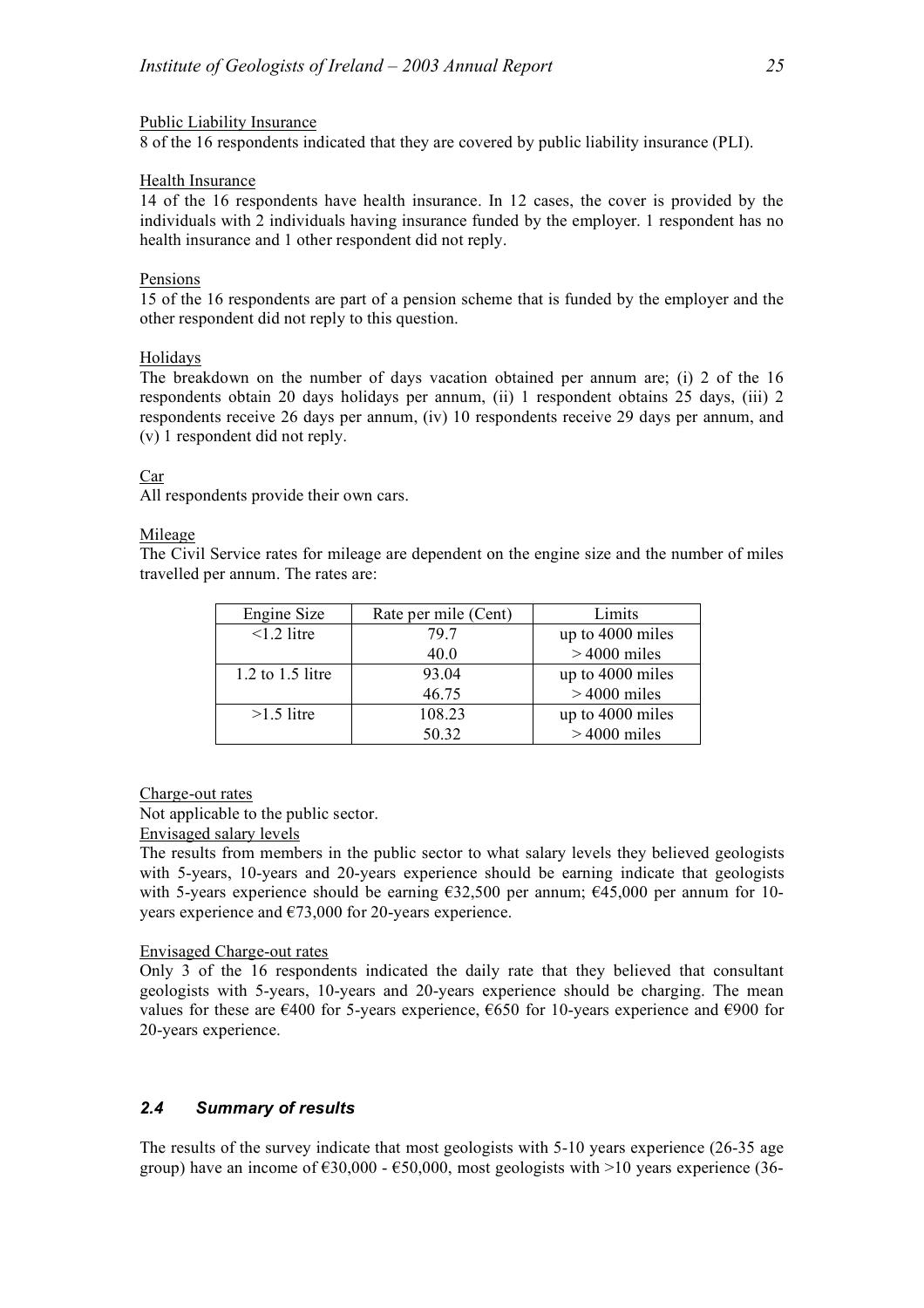|             | >60k       |        | 4%        | 10%       | $6\%$     | 8%        |       |
|-------------|------------|--------|-----------|-----------|-----------|-----------|-------|
|             | $50 - 60k$ |        | 2%        | 2%        | 8%        | 10%       |       |
| $\mathbb Q$ | $40 - 50k$ |        | 10%       | 8%        | 2%        | 4%        |       |
| Income      | $30 - 40k$ |        | 12%       | $2\%$     |           |           | 2%    |
|             | $20 - 30k$ |        | 2%        | $2\%$     | 2%        |           |       |
|             | $<$ 20 $k$ | 2%     | 2%        |           |           |           |       |
|             |            | $<$ 25 | $26 - 35$ | $36 - 45$ | $46 - 55$ | $56 - 65$ | $>65$ |
|             | Age        |        |           |           |           |           |       |

45 age group) have an income of  $\geq 40,000$  and most geologists with  $\geq 20$  years experience have an income  $\geq \text{\textsterling}50,000$ .

| Distribution of Income v Age for all respondents | Table 4: |  |  |  |  |
|--------------------------------------------------|----------|--|--|--|--|
|--------------------------------------------------|----------|--|--|--|--|

The results of the question on the salary levels that members believe that geologists should be earning indicate that professional geologists with 5-years experience should receive an annual salary of  $634,000$ , 10-years experience should receive a salary of  $648,000$  and 20-years experience should receive a salary of €69,000 per annum.

The daily charge out rates charged by geologists varied depending on the sector that the geologist is working in. Daily charges of  $\epsilon$ 250 to  $\epsilon$ 1400 were recorded in the environmentalhydrogeological sector with an average daily charge of €556. The daily charges reported for the minerals sector are considerably lower with a range from  $\epsilon$ 250 to  $\epsilon$ 400 and an average daily charge of only €366.

The results of the question on envisaged daily charges indicate that members believe that geologists with 5-years experience should command a daily charge of  $\epsilon$ 358, that 10-years experience should receive a daily charge of  $\epsilon$ 550 and 20-years experience should charge €760 per day.

| <b>Title</b>              | <b>Source</b>      | <b>Years</b>  | Salary $\epsilon$ |
|---------------------------|--------------------|---------------|-------------------|
|                           |                    | experience    |                   |
| Senior Resident Engineer  | 2003 advertisement | $7$ years+    | 64,090            |
| (LA)                      |                    |               |                   |
| Senior Engineer (LA)      | 2003 advertisement | 8 years+      | 58,429 - 69,908   |
| Executive Engineer (LA)   | 2004 advertisement | $5$ years+    | 40,504 - 57,807   |
| Assistant Engineer (LA)   | 2004 advertisement | $2$ years+    | 34,956 - 50,222   |
| Graduate Engineer (LA)    | 2004 advertisement |               | 27,743 - 33,453   |
|                           |                    |               |                   |
| Chartered Engineer        | <b>IEI</b> Survey  | 3-5 years     | 40,000            |
| Chartered Engineer        | <b>IEI</b> Survey  | $6-10$ years  | 47,500            |
| Chartered Engineer        | <b>IEI</b> Survey  | $16-20$ years | 62,500            |
| <b>Chartered Engineer</b> | <b>IEI</b> Survey  | $21-25$ years | 67,500            |
|                           |                    |               |                   |
| Executive Architect (LA)  | 2003 advertisement | $5$ years +   | 38, 337 - 51, 432 |

### **3 COMPARISON WITH OTHER PROFESSIONS**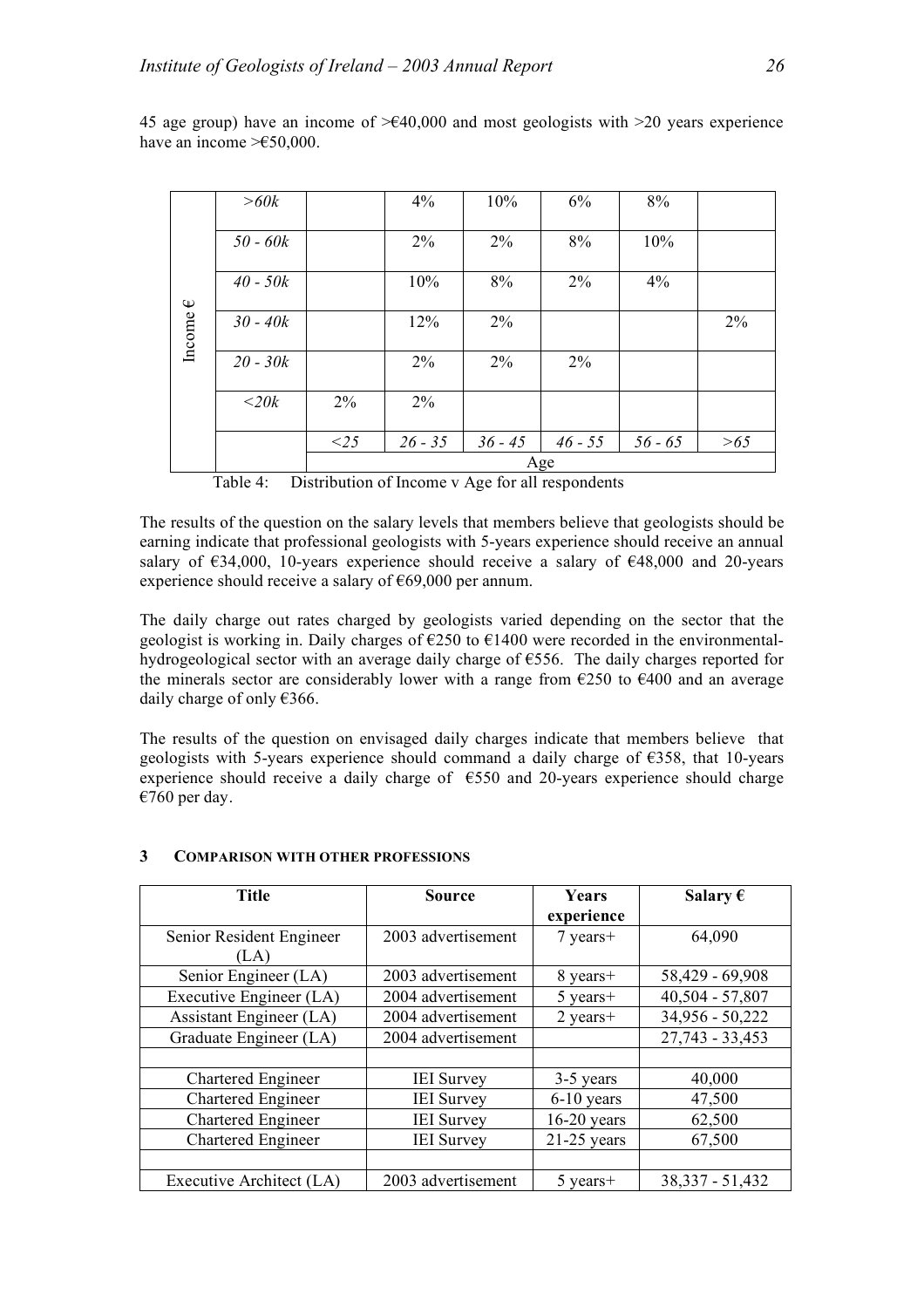| <b>Executive Planner</b>       | 2004 advertisement | $3 \text{ years}+$ | 38, 377 - 54, 771   |
|--------------------------------|--------------------|--------------------|---------------------|
|                                |                    |                    |                     |
| Secondary teacher (TUI)        | Impact website     | 5 years            | 29,593 - 32,438 *   |
| Secondary teacher (TUI)        | Impact website     | 10 years           | $35,770 - 38,635*$  |
| Secondary teacher (TUI)        | Impact website     | 20 years           | 42,778 - 45,640 $*$ |
|                                |                    |                    |                     |
| Senior Scientific Officer (LA) | 2004 advertisement | 8 years            | $63,261 - 75,689$   |
| Executive scientist (LA)       | 2004 advertisement |                    | 40,504 - 57,807     |

\* depends on qualifications

### **4 ROLE OF THE IGI**

Members were asked to state what role they would like the IGI to play in the area of employment and professional development.

19% of the respondents did not give a reply to this question.

The largest single response related to salaries / charge-out rates. 41% of the respondents indicated that they wanted to see minimum standards/levels for salaries and charge-out rates established.

The other issues listed related to:

- The promotion of professional geology -- 13%
- Negotiate benefits for members, e.g. insurance -- 7%
- Circulate employment opportunities to members -- 6%
- Promote the need for geologists in local authorities -- 6%
- Conduct surveys and organise more courses -- 5%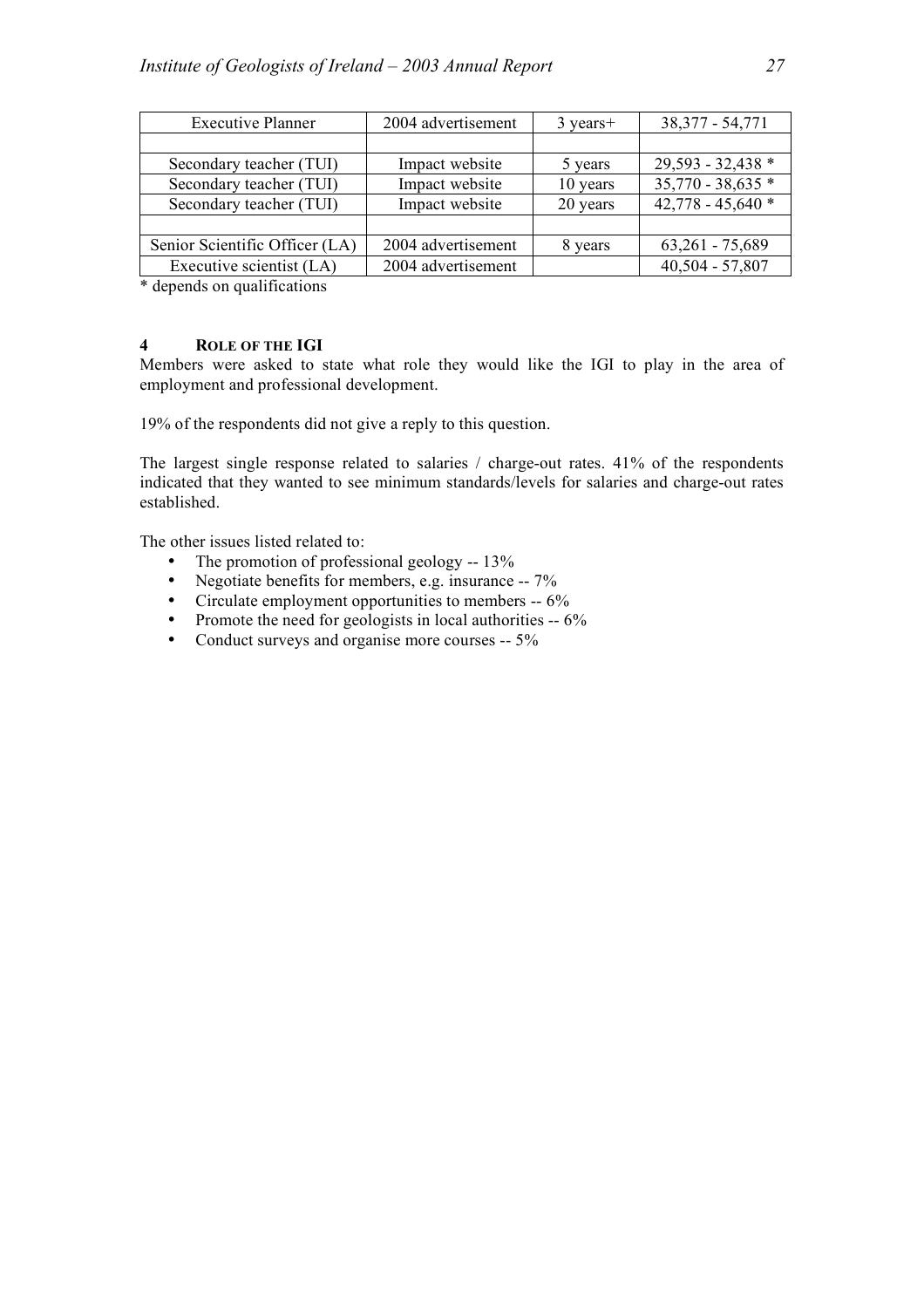## **AUDITOR'S REPORT**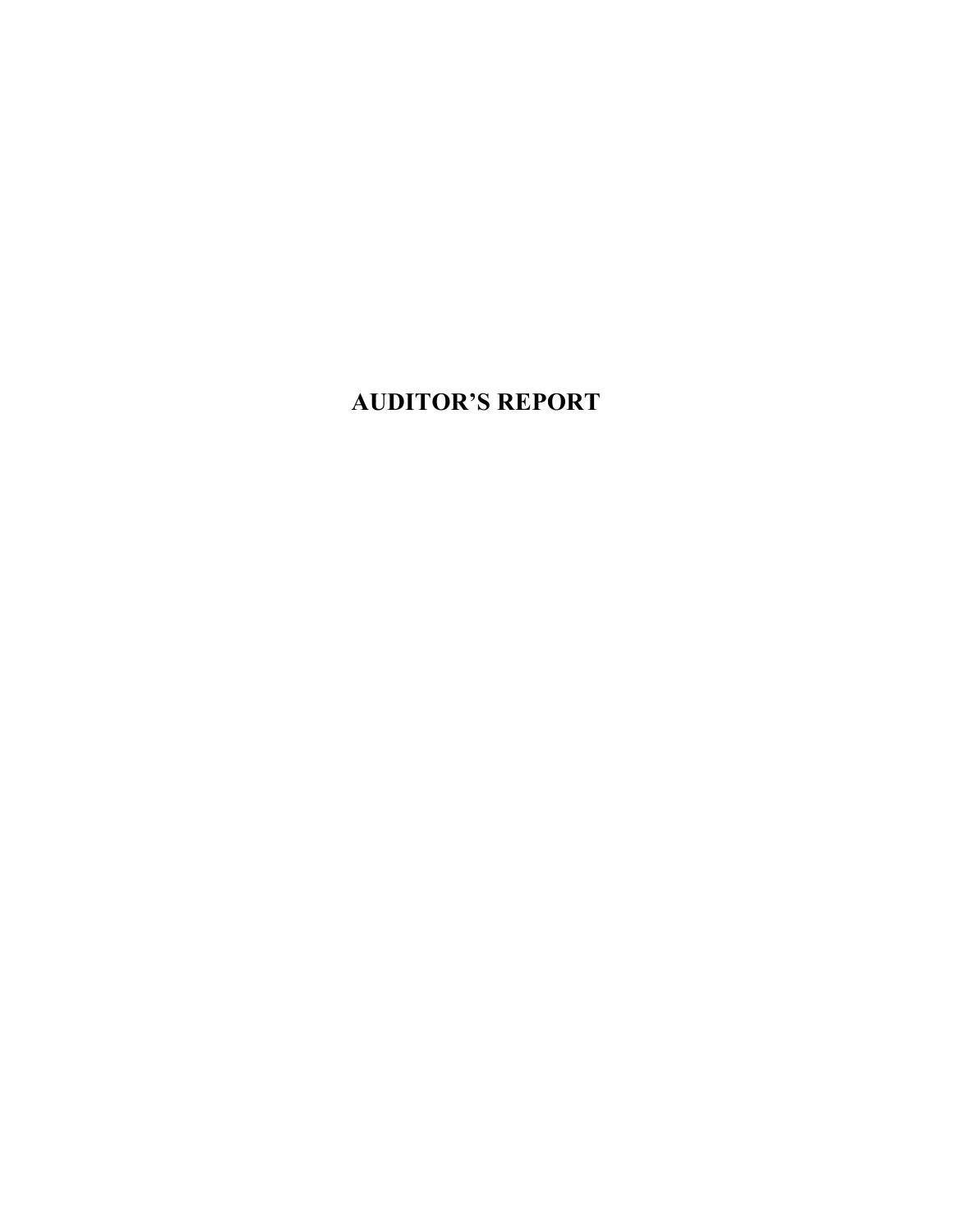**Registration Number: 314400**

### **The Institute of Geologists of Ireland Limited**

**A Company Limited By Guarantee**

**Financial Statements**

**For The Year Ended 31st December 2003**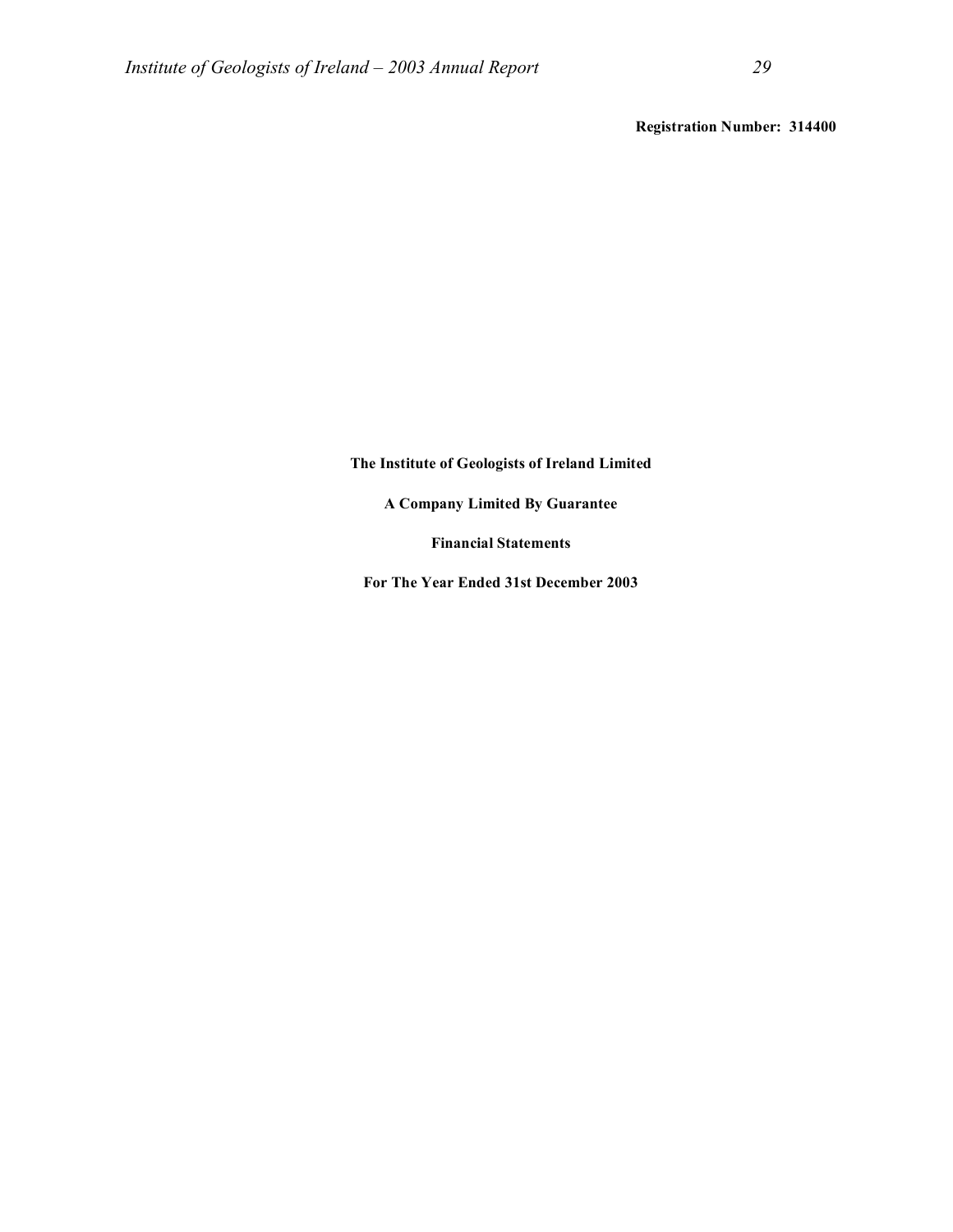## **A Company Limited By Guarantee**

### **Financial Statements**

**For The Year Ended 31st December 2003**

### **Contents**

|                                                       | Page         |
|-------------------------------------------------------|--------------|
| Directors and Other Information                       | $\mathbf{2}$ |
| Report of the Directors                               | $3 - 4$      |
| <b>Independent Auditors' Report</b>                   | $5 - 6$      |
| Profit and Loss Account                               | 7            |
| <b>Balance Sheet</b>                                  | 8            |
| Notes On and Forming Part of the Financial Statements | $9 - 11$     |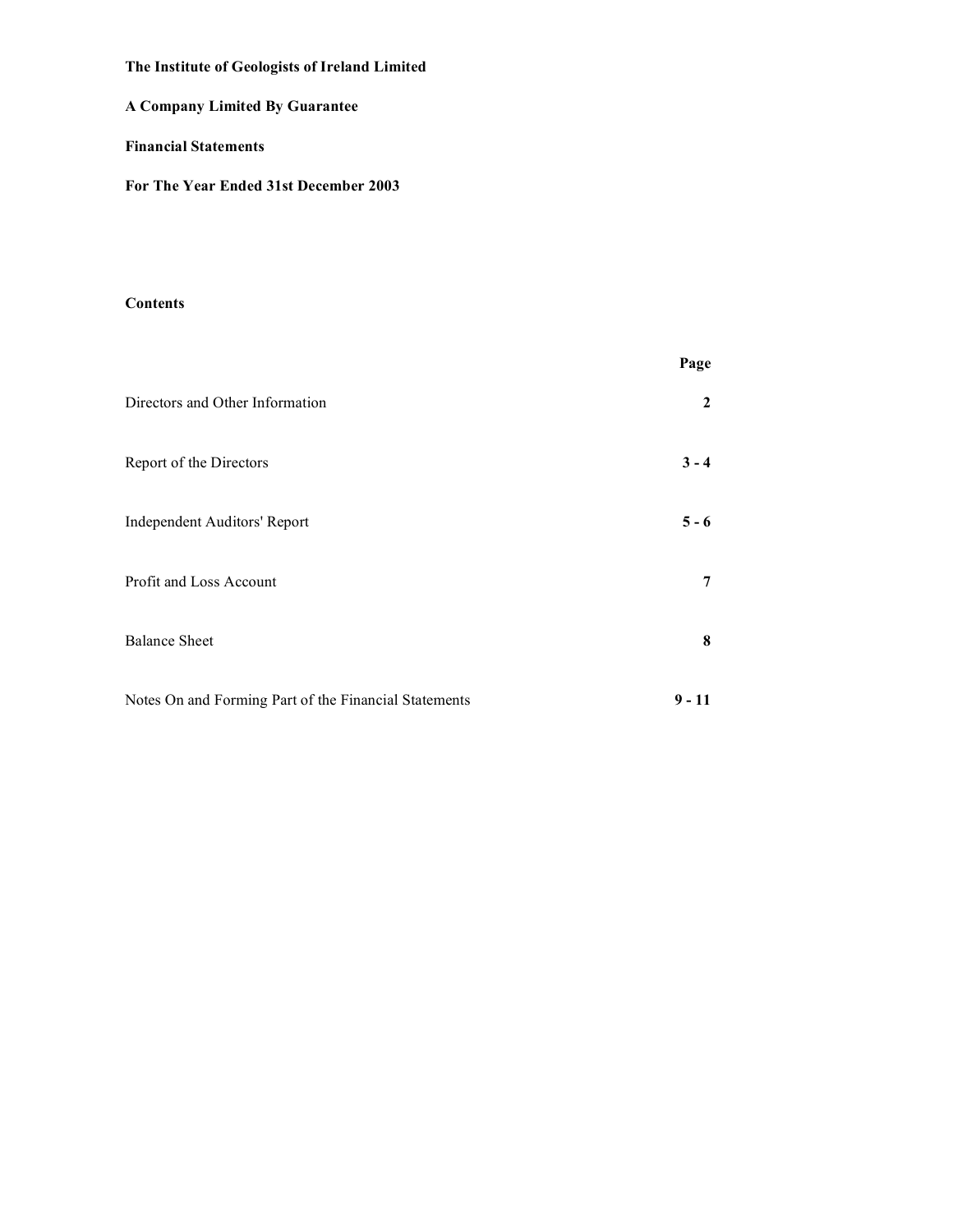**A Company Limited By Guarantee**

**Directors And Other Information**

**For The Year Ended 31st December 2003**

| <b>Directors</b>         | Julian Menuge<br>Teri Hayes<br>John Clifford<br>Gareth Jones<br>Peter O'Connor                                                                 | (Resigned 1st April 2003)<br>(Appointed 1st April 2003)<br>(Resigned 15th May 2003)<br>(Appointed 15th May 2003) |
|--------------------------|------------------------------------------------------------------------------------------------------------------------------------------------|------------------------------------------------------------------------------------------------------------------|
| Secretary                | Julian Menuge<br>Teri Hayes                                                                                                                    | (Resigned 1st April 2003)<br>(Appointed 1st April 2003)                                                          |
| <b>Company Number</b>    | 314400                                                                                                                                         |                                                                                                                  |
| <b>Registered Office</b> | 14 Upper Fitzwilliam Street,<br>Dublin 2.                                                                                                      |                                                                                                                  |
| <b>Auditors</b>          | Casey McGrath & Associates,<br><b>Chartered Certified Accountants</b><br>and Registered Auditors,<br>14 Upper Fitzwilliam Street,<br>Dublin 2. |                                                                                                                  |
| <b>Bankers</b>           | Bank of Ireland,<br>2 College Green,<br>Dublin 2.                                                                                              |                                                                                                                  |
| <b>Charity Number</b>    | CHY 13580                                                                                                                                      |                                                                                                                  |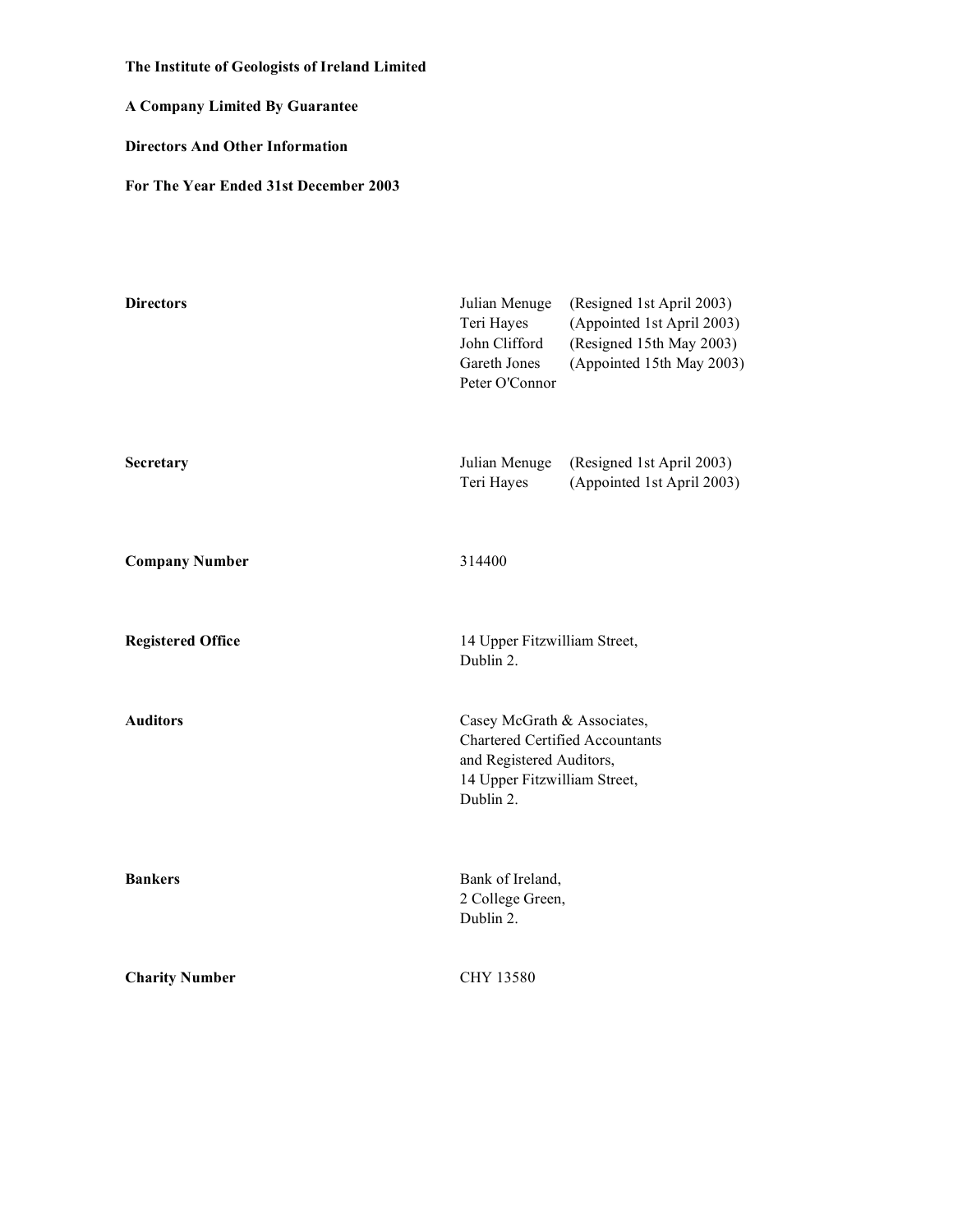### **A Company Limited By Guarantee**

### **Report of the Directors**

### **For The Year Ended 31st December 2003**

The directors present their report and the financial statements for the year ended 31st December 2003.

### **Principal Activity**

The company was set up as a company Limited by Guarantee and not having a share capital. Its principal activity is to promote and advance the science of geology and its professional application in all disciplines and to facilitate the exchange of information and ideas in relation thereto.

### **Review of the Business**

During the year the company have aimed to promote interest in the geoscientific professions and advance the science of geology, its practice, and that of the geosciences in Ireland.

### **Results And Dividends**

The (loss)/profit for the year after providing for depreciation and taxation amounted to  $\epsilon$  (3,643) (2002 -  $\epsilon$  2,985). As the company does not have share capital no dividend to shareholders is payable.

### **Post Balance Sheet Events**

No events occurred after the balance sheet date, which would require disclosure in the financial statements.

### **Health and Safety of Employees**

The Directors are aware of the requirements of The Safety, Health and Welfare at Work Act 1989. The company is taking the necessary action to ensure compliance with the Act, including the adoption of a safety statement.

### **Share Capital**

The company is Limited by Guarantee and does not have Share Capital.

### **Directors**

The directors who served during the year are as stated below. Except where indicated, they served for the entire year.

Julian Menuge (Resigned 1st April 2003) Teri Hayes (Appointed 1st April 2003) John Clifford (Resigned 15th May 2003) Gareth Jones (Appointed 15th May 2003) Peter O'Connor

### **Going Concern**

The directors consider that the company has adequate resources to continue in operational existence for the foreseeable future. For this reason, they continue to adopt the going concern basis in preparing the financial statements.

### **Auditors**

The auditors, Casey McGrath & Associates, have indicated their willingness to continue in office in accordance with the provisions of Section 160(2) of the Companies Act, 1963.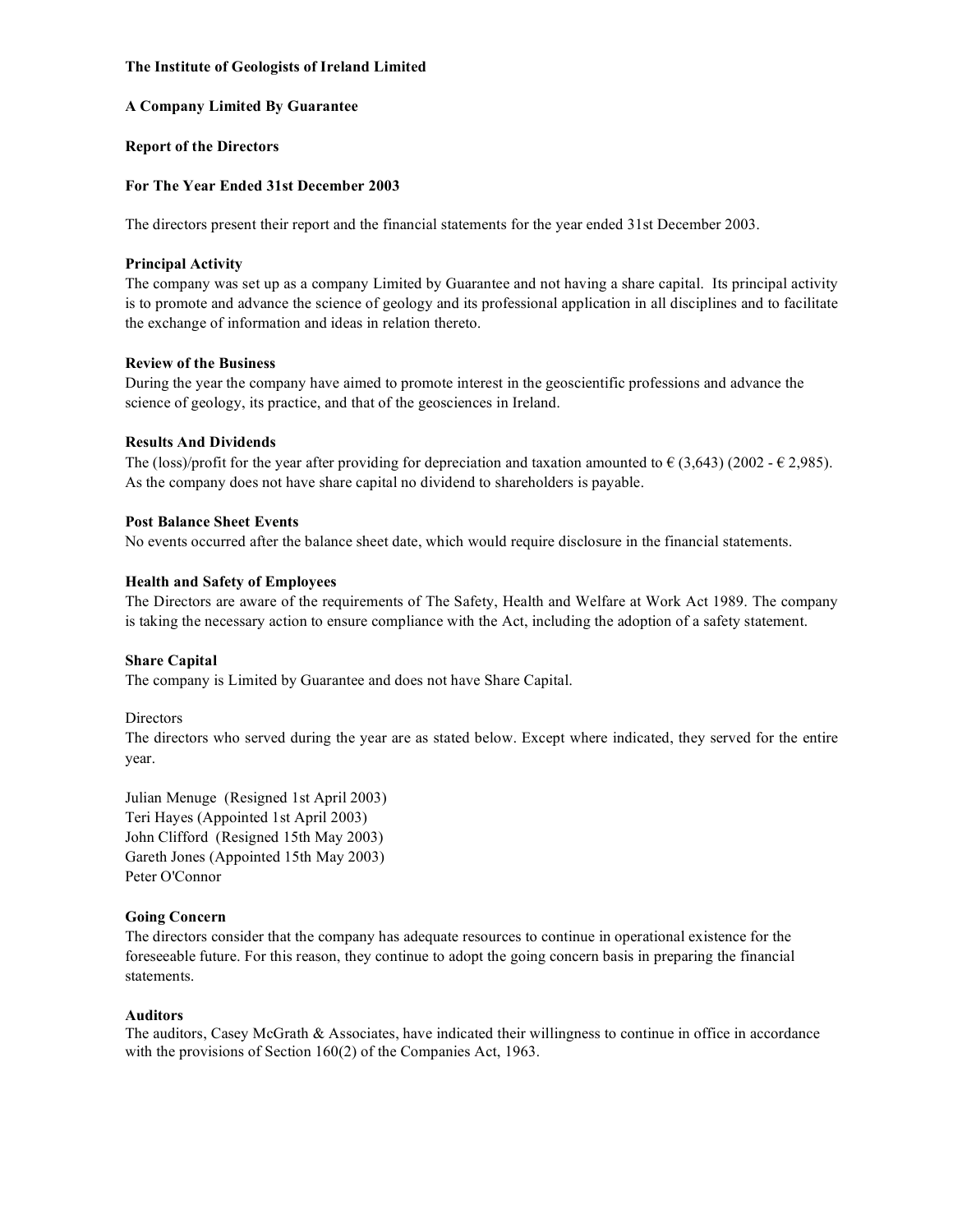### **A Company Limited By Guarantee**

### **Report of the Directors**

### **For The Year Ended 31st December 2003 Directors' Responsibilities**

Company law requires the directors to prepare financial statements for each financial year, which give a true and fair view of the state of the affairs of the company and of the profit or loss of the company for that year. In preparing the financial statements the directors are required to:

- select suitable accounting policies and apply them consistently;

- make judgements and estimates that are reasonable and prudent;

- state whether applicable accounting standards have been followed, subject to any material departures disclosed and explained in the financial statements;

- prepare the financial statements on the going concern basis unless it is inappropriate to presume that the company will continue in business.

The directors are responsible for keeping proper accounting records, which disclose with reasonable accuracy at any time the financial position of the company and to enable them to ensure that the financial statements comply with the Companies Acts 1963 to 2001. They are also responsible for safeguarding the assets of the company and hence for taking reasonable steps for the prevention and detection of fraud and other irregularities.

**On behalf of the Board :**

**Director :**

**Director :**

**Date :**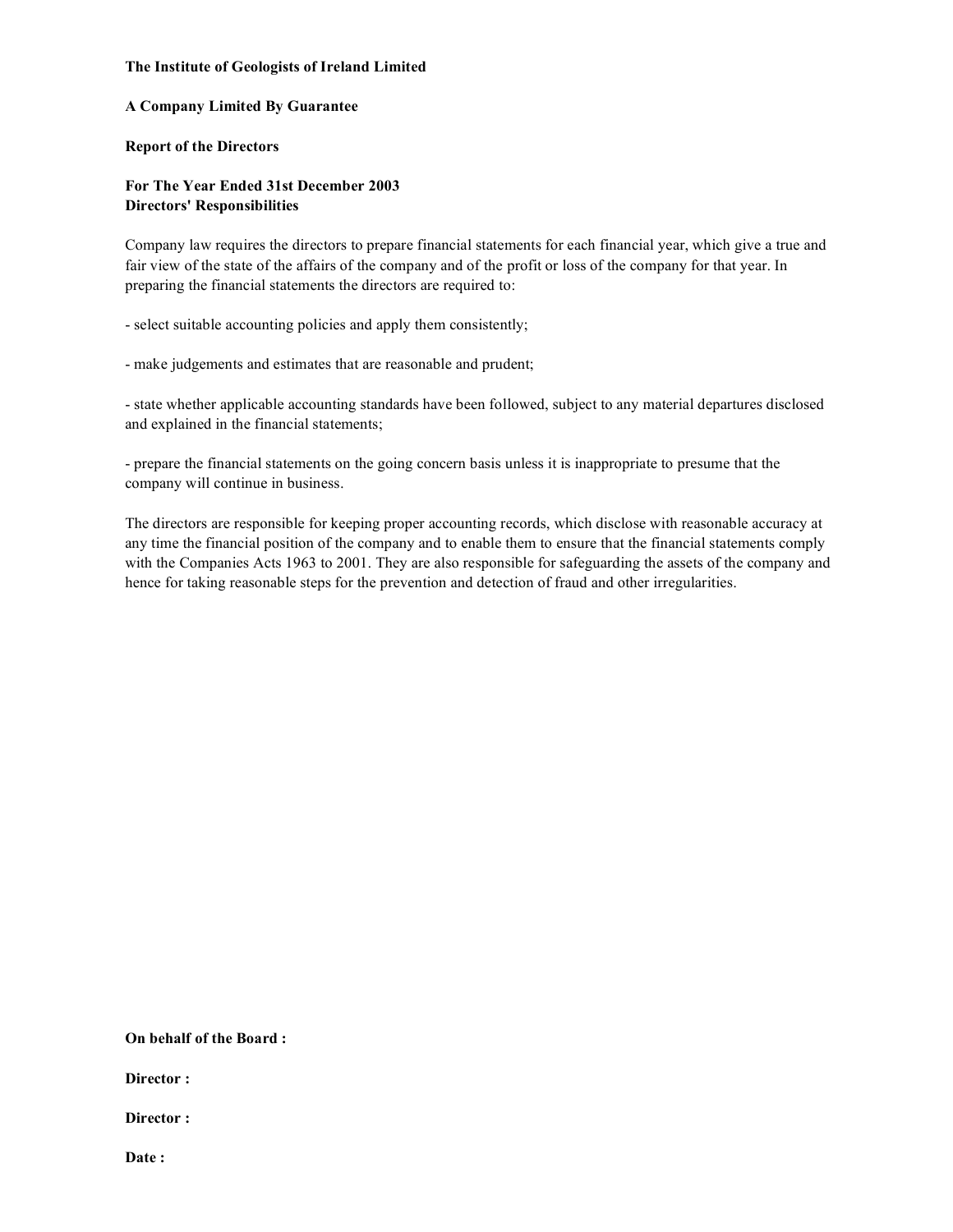### **Independent Auditors' Report To The Members Of**

### **The Institute of Geologists of Ireland Limited**

### **A Company Limited By Guarantee**

We have audited the financial statements on pages 7 to 10, which have been prepared under the historical cost convention and the accounting policies set out on page 9.

This Report is made solely to the company's members, as a body, in accordance with the requirements of the Companies Acts 1963 to 2001. Our audit work has been undertaken so that we might state to the company's members those matters we are required to state to them in an independent auditor's report and for no other purpose. To the fullest extent permitted by law, we do not accept or assume responsibility to anyone other than the company and the company's members as a body, for our audit work, for this report, or for the opinions we have formed.

### **Respective responsibilities of directors and auditors**

The Directors' responsibilities for preparing the financial statements in accordance with applicable law and Irish Accounting Standards are set out in the Statement of Directors' Responsibilities on page 3 - 4.

Our responsibilities, as independent auditors, are established in Ireland by statute, the Auditing Practices Board and our profession's ethical guidance.

We report to you our opinion as to whether the financial statements give a true and fair view and are properly prepared in accordance with the Companies Acts 1963 to 2001. We state whether we have obtained all the information and explanations necessary for the purposes of our audit and whether the company's balance sheet is in agreement with the books of account. We also report to you our opinion as to:

- whether the Company has kept proper books of account;
- whether the directors' report is consistent with the accounts; and

We report to the shareholders if, in our opinion, any information specified by law regarding directors remuneration and directors' transactions is not given and, where practicable, include such information in our report.

We read the other information contained in the financial statements and consider the implications for our report if we become aware of any apparent misstatements or material inconsistencies with the financial statements.

### **Basis of opinion**

We conducted our audit in accordance with Auditing Standards issued by the Auditing Practices Board. An audit includes examination, on a test basis, of evidence relevant to the amounts and disclosures in the financial statements. It also includes an assessment of the significant estimates and judgements made by the directors in the preparation of the financial statements, and whether the accounting policies are appropriate to the company's circumstances, consistently applied and adequately disclosed.

We planned and performed our audit so as to obtain all the information and explanations which we considered necessary in order to provide us with sufficient evidence to give reasonable assurance that the financial statements are free from material misstatement, whether caused by fraud or other irregularity or error.

In forming our opinion we also evaluated the overall adequacy of the presentation of information in the financial statements.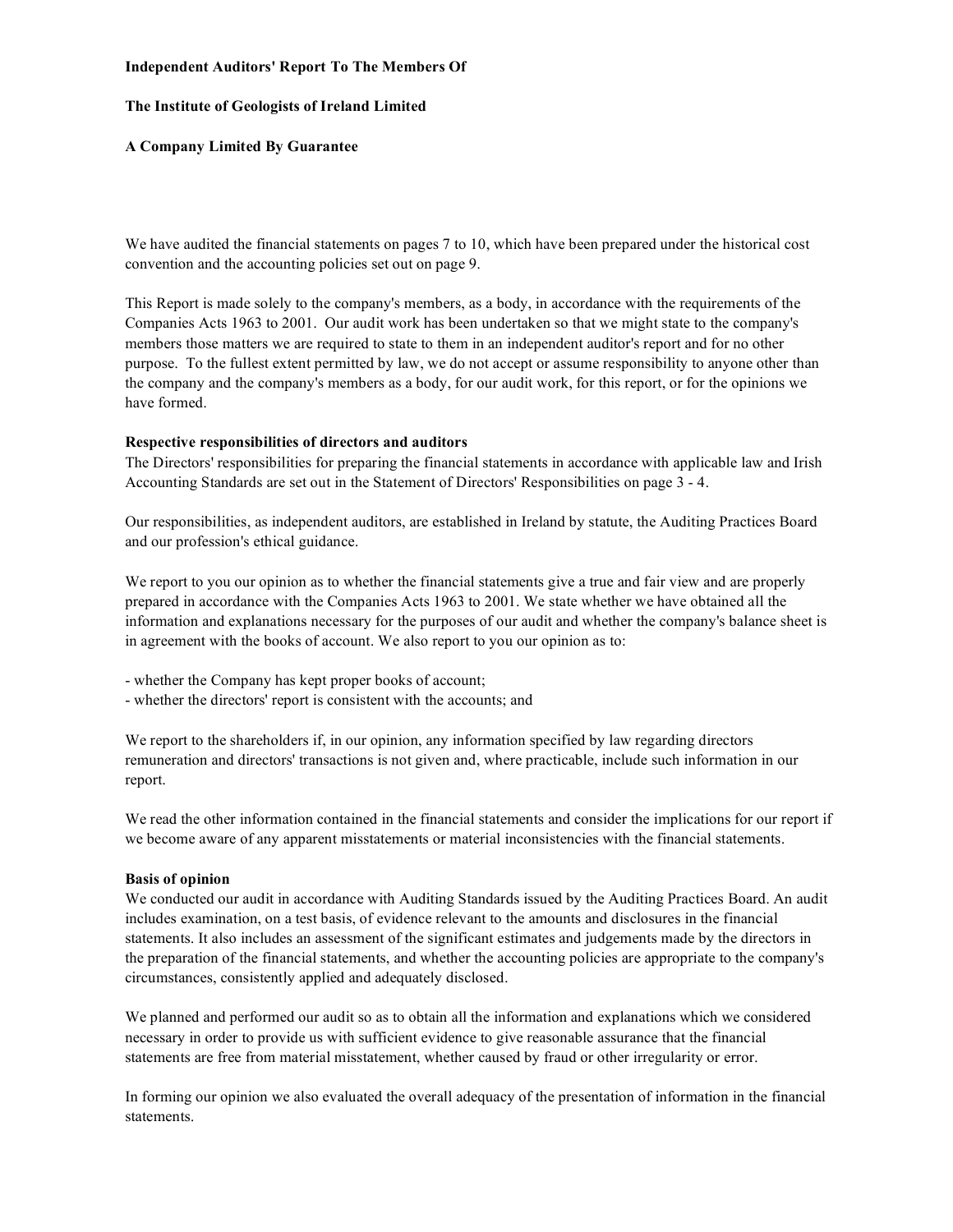### **Independent Auditors' Report To The Members Of**

### **The Institute of Geologists of Ireland Limited**

### **A Company Limited By Guarantee**

### **Opinion**

In our opinion the financial statements give a true and fair view of the state of the affairs of the Company at 31st December 2003 and of its loss for the year then ended and have been properly prepared in accordance with the Companies Acts 1963 to 2001.

We have obtained all the information and explanations we consider necessary for the purposes of our audit. In our opinion proper books of account have been kept by the company. The financial statements are in agreement with the books of account.

In our opinion the information given in the directors' report on page 3 - 4 is consistent with the financial statements.

**Casey McGrath & Associates, Chartered Certified Accountants and Registered Auditors, 14 Upper Fitzwilliam Street, Dublin 2.**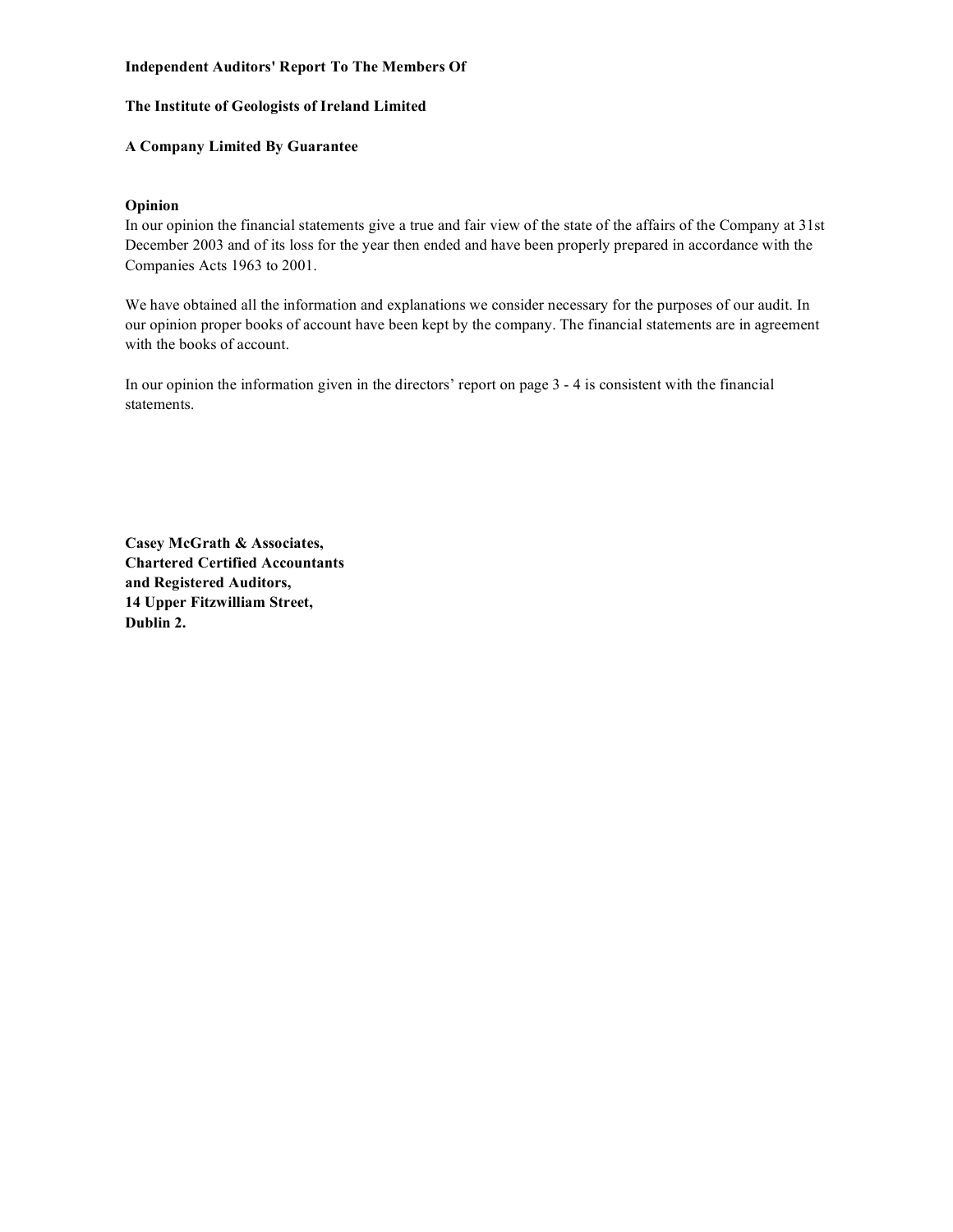## **A Company Limited By Guarantee**

### **Profit and Loss Account**

### **For the year ended 31st December 2003**

| <b>Continuing operations</b><br>2003 |           |
|--------------------------------------|-----------|
| €                                    | €         |
| 48,360                               | 24,207    |
| (52, 179)                            | (21, 633) |
| (3,819)                              | 2,574     |
| 176                                  | 411       |
| (3,643)                              | 2,985     |
| 26,642                               | 23,657    |
| 22,999                               | 26,642    |
|                                      |           |

There are no recognised gains or losses other than the profit or loss for the above two financial years.

**On behalf of the Board :**

**Director :**

**Director :**

**Date :**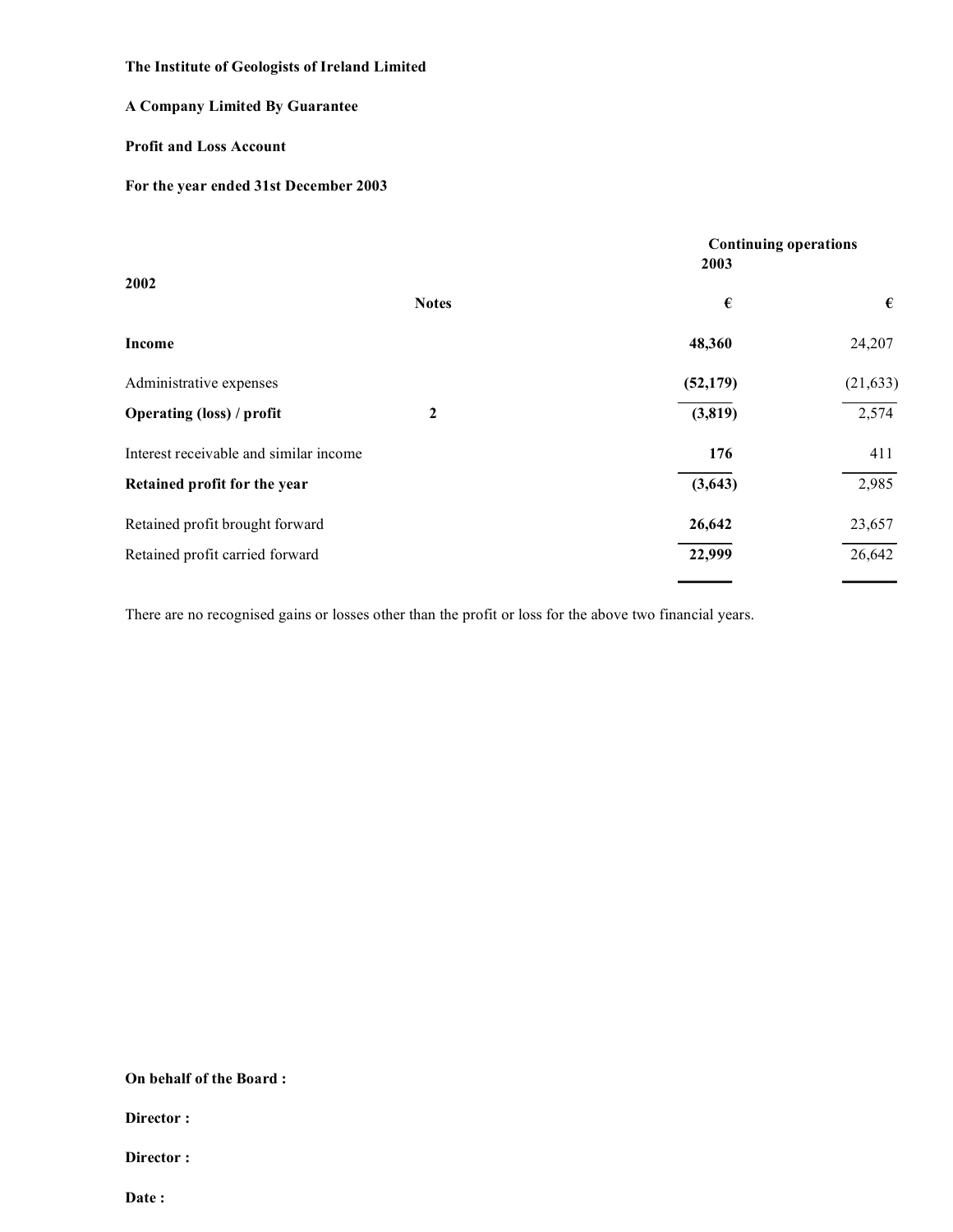## **A Company Limited By Guarantee**

### **Balance Sheet**

### **As At 31st December 2003**

|                                              |              | 2003    | 2002    |
|----------------------------------------------|--------------|---------|---------|
|                                              | <b>Notes</b> | €       | €       |
| <b>Current Assets</b>                        |              |         |         |
| Debtors                                      | 4            | 3,561   | 4,935   |
| Cash at bank and in hand                     |              | 28,385  | 29,382  |
|                                              |              | 31,946  | 34,317  |
| <b>Creditors: (amounts falling</b>           |              |         |         |
| due within one year)                         | 5            | (8,947) | (7,675) |
| <b>Net Current Assets</b>                    |              | 22,999  | 26,642  |
| <b>Total Assets Less Current Liabilities</b> |              | 22,999  | 26,642  |
| <b>Reserves:</b>                             |              |         |         |
| Profit and Loss account                      | 6            | 22,999  | 26,642  |
|                                              |              |         |         |

**On behalf of the Board :**

**Director :**

**Director :**

**Date :**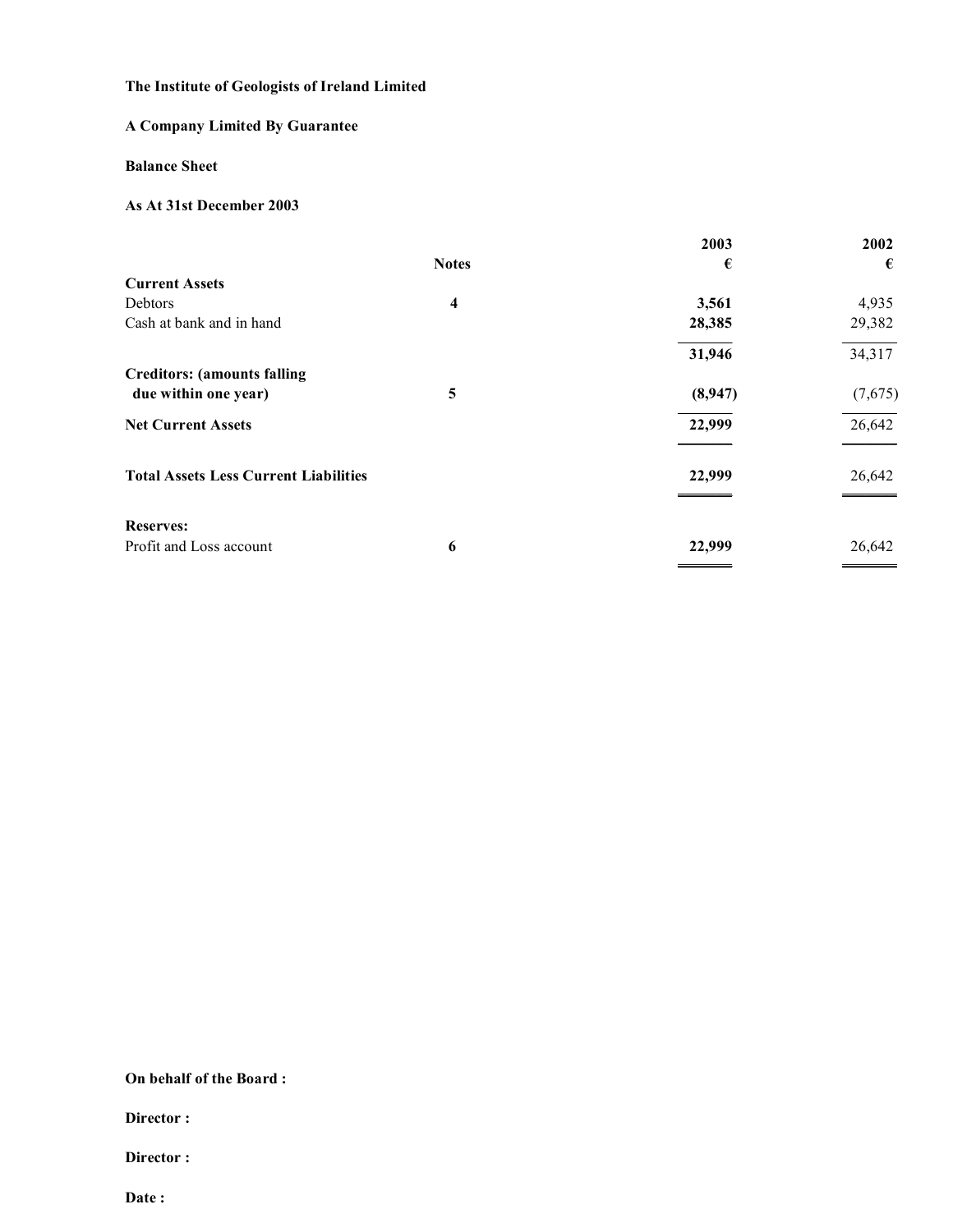### **A Company Limited By Guarantee**

### **Notes on and forming part of the Financial Statements**

**For The Year Ended 31st December 2003**

### **1. Accounting Policies**

### **1.1. Accounting convention**

The financial statements have been prepared under the historical cost convention and in accordance with applicable accounting standards. The currency used in these financial statements is the euro, denoted by the symbol €.

The company has taken advantage of the exemption in FRS1 from the requirement to produce a cash flow statement because it is a small company.

### **Basis of Preparation**

The financial statements have been prepared in accordance with accounting standards generally accepted in Ireland and Irish statute comprising the Companies Acts, 1963 to 2001. Accounting standards generally accepted in Ireland in preparing financial statements giving a true and fair view are those published by the Association of Chartered Certified Accountants and issued by the Accounting Standards Board.

### **1.2. Reporting Currency**

The financial statements are expressed in Euro  $(\epsilon)$ .

### **1.3. Reporting Convention**

Because the company is not considered to be carrying on a trade it is not permitted to register for Value Added Tax. All figures included in the financial statements are therefore VAT inclusive.

### **1.4. Deferred Expenditure**

All expenditure is written off to the profit and loss account in the period in which the expenditure is incurred. No expenditure is deferred to future accounting periods.

### **1.5. Income**

Membership subscriptions and other income represent amounts receivable for the year.

### **1.6. Taxation**

On the 5th December 2001 The Institute of Geologists of Ireland Limited was granted Charitable Status by the Revenue Commissioners and as a result the activities of the Institute are not chargeable to Corporation Tax.

| 2. | <b>Operating profit</b>                    | 2003  | 2002  |
|----|--------------------------------------------|-------|-------|
|    |                                            |       |       |
|    | Operating profit is stated after charging: |       |       |
|    | Auditors' remuneration                     | 2.344 | 1.349 |
|    |                                            |       |       |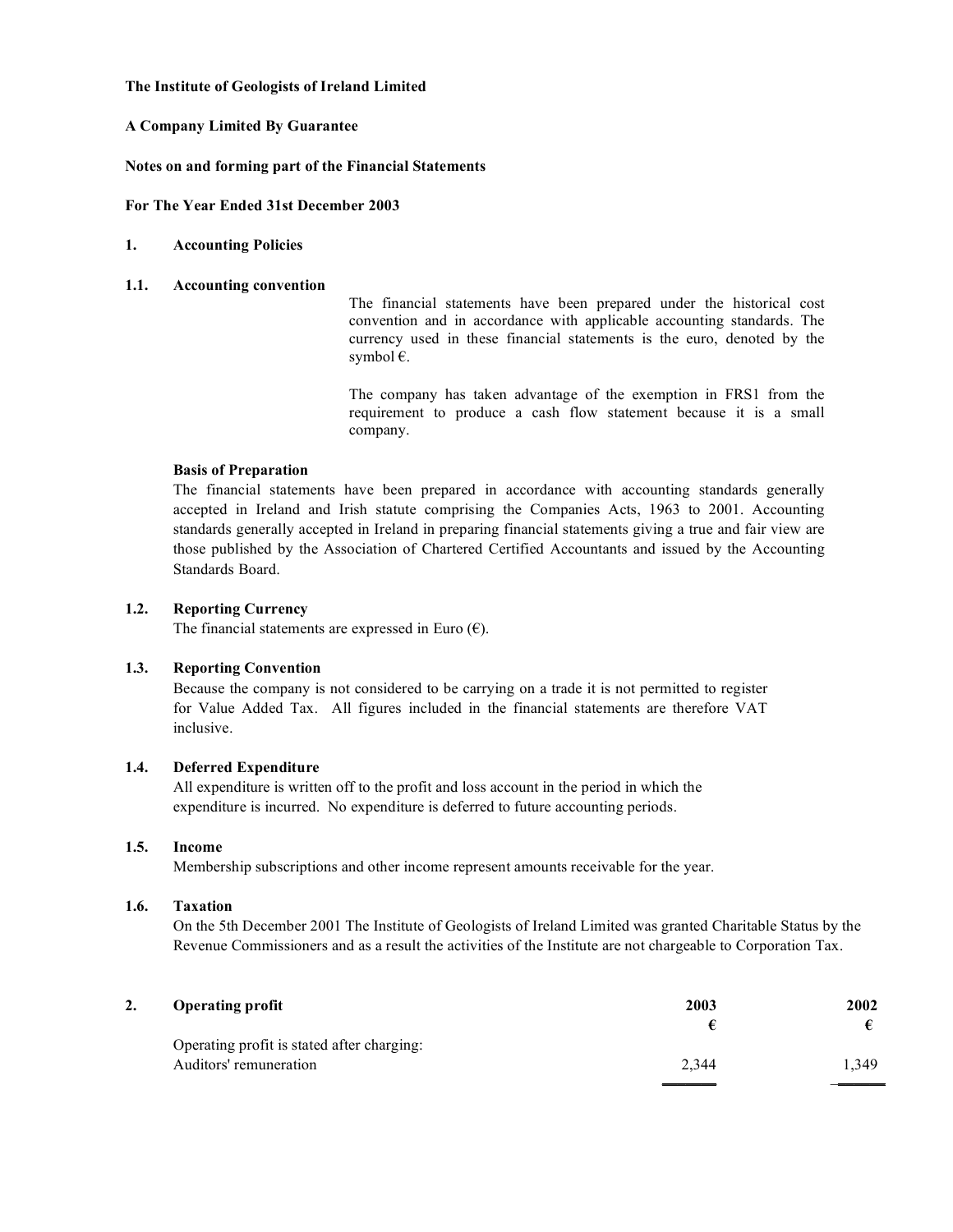## **A Company Limited By Guarantee**

## **Notes on and forming part of the Financial Statements**

### **For The Year Ended 31st December 2003**

| 3. | <b>Employees</b>                                |                  |        |
|----|-------------------------------------------------|------------------|--------|
|    | <b>Number of employees</b>                      |                  |        |
|    | The average monthly numbers of employees        |                  |        |
|    | (including the directors) during the year were: |                  |        |
|    |                                                 | 2003             | 2002   |
|    |                                                 | <b>Number</b>    | Number |
|    | Administration Staff                            | $\mathbf{1}$     |        |
|    | <b>Employment costs (Excluding Directors)</b>   | 2003             | 2002   |
|    |                                                 | €                | €      |
|    | Wages and salaries                              | 13,400           |        |
|    | Social welfare costs                            | 1,139            |        |
|    |                                                 | 14,539           |        |
| 4. | <b>Debtors</b>                                  |                  |        |
|    |                                                 | 2003             | 2002   |
|    |                                                 | €                | €      |
|    | Other debtors                                   | 11               | 11     |
|    | Prepayments                                     | 3,550            | 4,924  |
|    |                                                 | 3,561            | 4,935  |
|    |                                                 |                  |        |
| 5. | <b>Creditors:</b> (amounts falling due          | 2003             | 2002   |
|    | within one year)                                | $\pmb{\epsilon}$ | €      |
|    | Other taxes and social security costs           | 1,477            |        |
|    | Other creditors                                 | 1,162            |        |
|    | Accruals                                        | 6,308            | 7,675  |
|    |                                                 | 8,947            | 7,675  |
|    |                                                 |                  |        |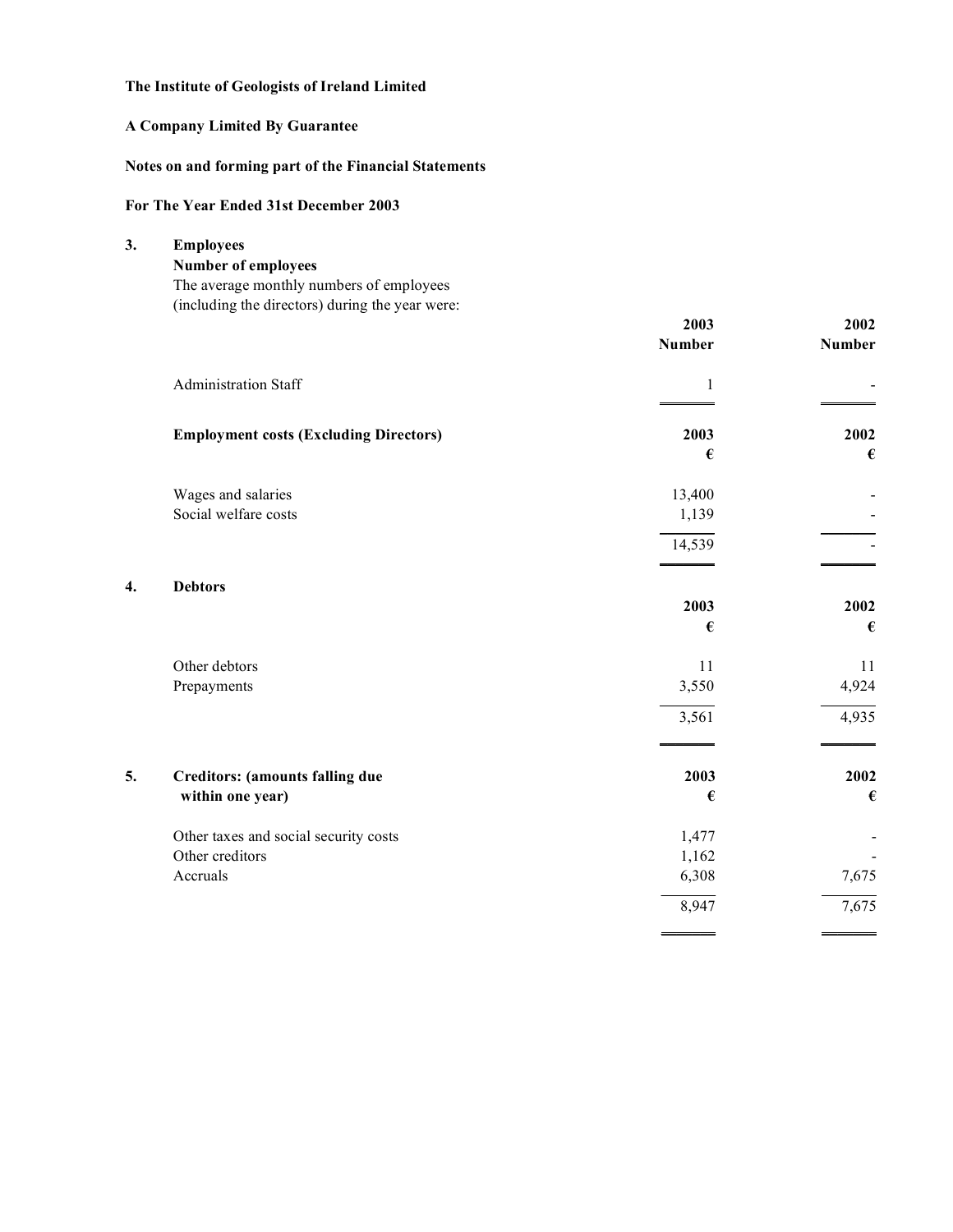### **A Company Limited By Guarantee**

### **Notes on and forming part of the Financial Statements**

### **For The Year Ended 31st December 2003**

### **6. Profit and Loss Account**

|                              | 2003<br>€ | 2002<br>€ |
|------------------------------|-----------|-----------|
| Balance at start of year     | 26,642    | 23,657    |
| Retained profit for the year | (3,643)   | 2,985     |
|                              | 22,999    | 26,642    |

### **7. Ultimate controlling party**

The ultimate controlling party of The Institute of Geologists of Ireland Limited are the members of the organisation.

### **8. Approval of financial statements**

The financial statements were approved by the Board on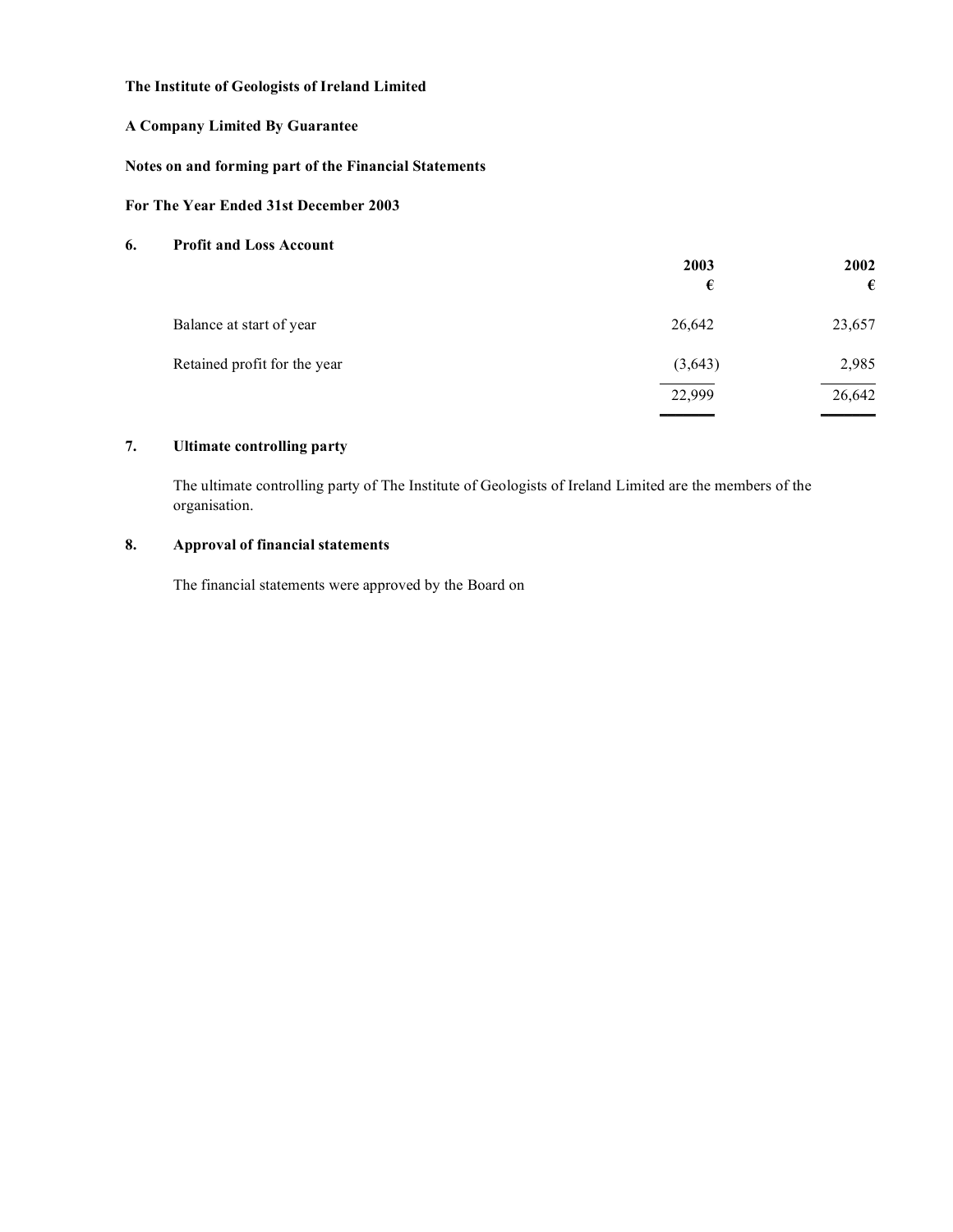### **This page is for directors' information purposes only and does not form part of the statutory audited financial statements.**

|                                              | 2003   | 2002   |
|----------------------------------------------|--------|--------|
|                                              | €      | €      |
| Income                                       |        |        |
| Professional Member Subscription             | 15,160 | 15,431 |
| Membership Association Application           | 20     | 50     |
| Member MIT Sub                               | 789    | 155    |
| Member Professional Application Fee          | 400    |        |
| Member Retired                               | 35     |        |
| Member MIT Application                       | 90     |        |
| Member Associate Sub                         | 35     |        |
| Sponsorship                                  | 1,714  | 4,254  |
| Euro Geol Member Subscription                | 1,125  | 945    |
| Courses                                      | 9,620  | 2,350  |
| Conference                                   | 15,269 |        |
| Advertising                                  | 4,103  | 522    |
| European Federation of Geologists Presidency |        | 500    |
|                                              | 48,360 | 24,207 |
| <b>Administrative expenses</b>               |        |        |
| European Federation of Geologists Presidency |        | 1,000  |
| Wages and salaries                           | 13,400 |        |
| Employer's PRSI contributions                | 1,139  |        |
| EurGeol Fees                                 | 1,108  |        |
| Conference Costs                             | 11,840 |        |
| Promotional material                         | 4,743  | 2,893  |
| Continuous Professional Development (CPD)    |        | 65     |
| Courses                                      | 6,025  | 1,297  |
| Furnishings                                  |        | (280)  |
| Mail and Secretarial                         | 2,292  | 2,591  |
| Publications & Printing                      |        | 1,498  |
| Computer costs                               | 1,233  | 1,273  |
| EFG - Delegate expenses                      | 461    | 195    |
| EFG - Affiliation & Subscriptions            | 720    | 1,728  |
| Consultancy                                  | 5,706  | 7,121  |
| Audit                                        | 2,344  | 1,349  |
| Bank charges                                 | 460    | 258    |
| Office supplies & General expenses           | 708    | 645    |
|                                              | 52,179 | 21,633 |